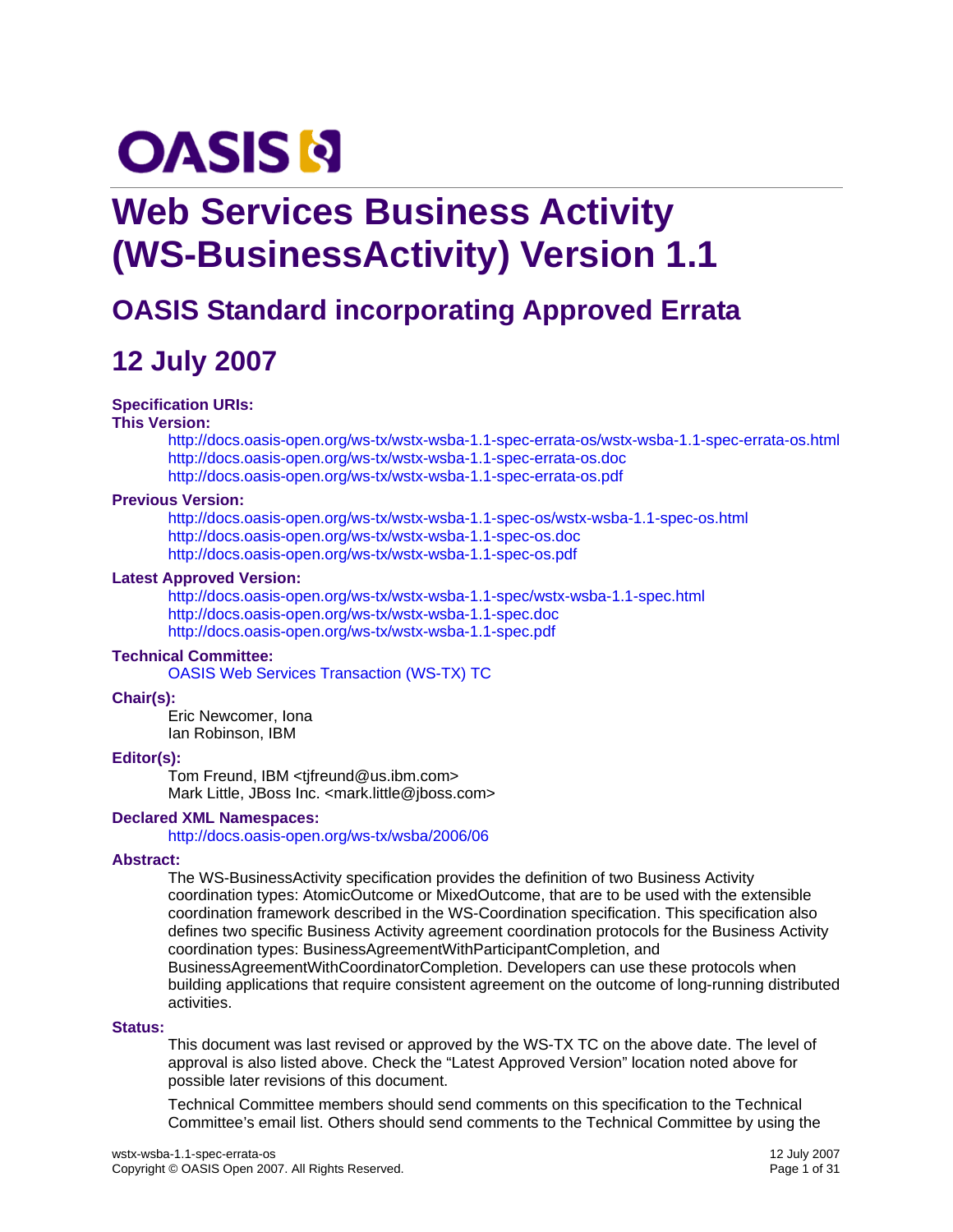"Send A Comment" button on the Technical Committee's web page at [www.oasis](http://www.oasis-open.org/committees/ws-tx)[open.org/committees/ws-tx](http://www.oasis-open.org/committees/ws-tx) .

For information on whether any patents have been disclosed that may be essential to implementing this specification, and any offers of patent licensing terms, please refer to the Intellectual Property Rights section of the Technical Committee web page ([www.oasis](http://www.oasis-open.org/committees/ws-tx/ipr.php)[open.org/committees/ws-tx/ipr.php](http://www.oasis-open.org/committees/ws-tx/ipr.php) ).

The non-normative errata page for this specification is located at [www.oasis](http://www.oasis-open.org/committees/ws-tx)[open.org/committees/ws-tx](http://www.oasis-open.org/committees/ws-tx) .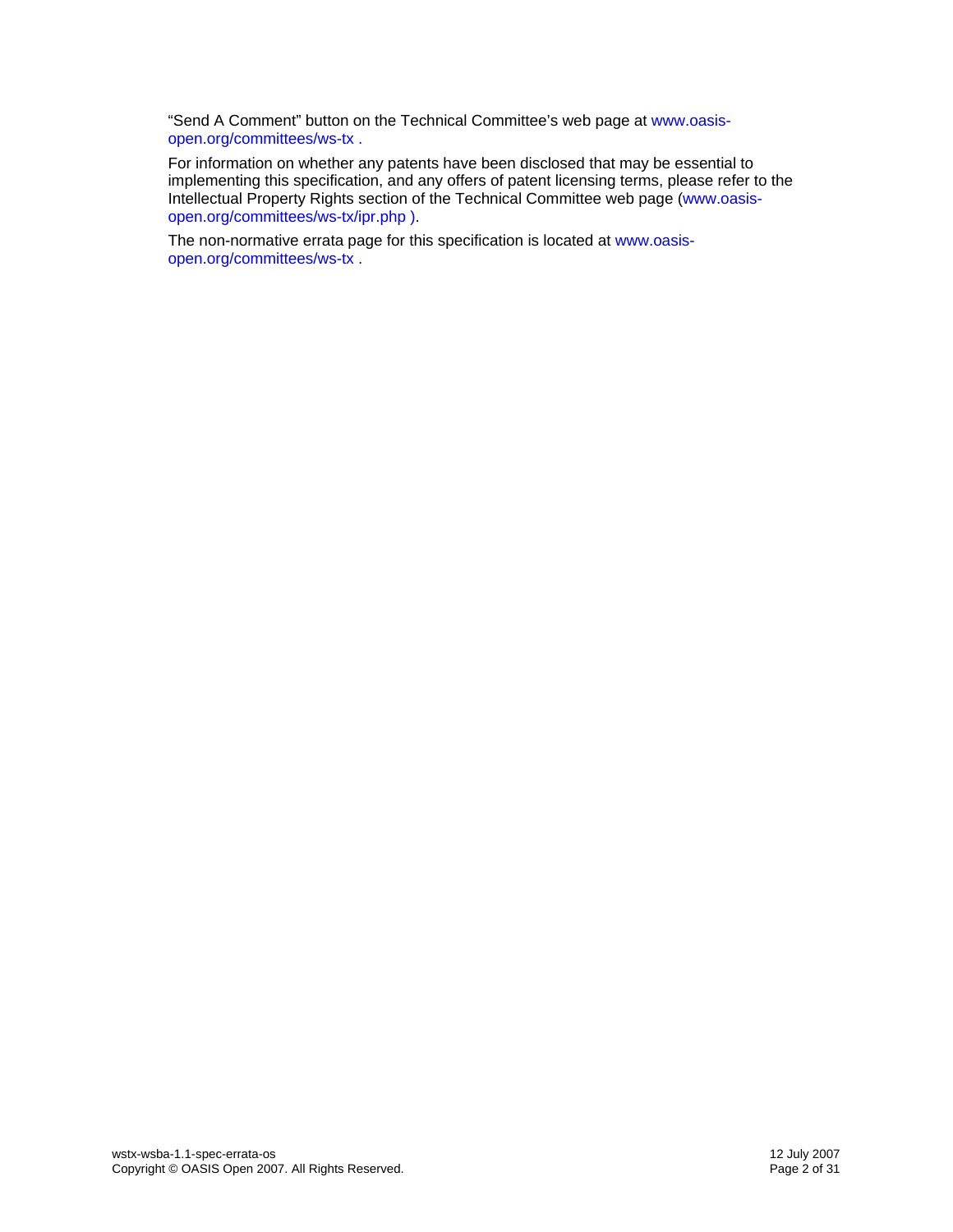## **Notices**

Copyright © OASIS Open 2007. All Rights Reserved.

All capitalized terms in the following text have the meanings assigned to them in the OASIS Intellectual Property Rights Policy (the "OASIS IPR Policy"). The full Policy may be found at the OASIS website.

This document and translations of it may be copied and furnished to others, and derivative works that comment on or otherwise explain it or assist in its implementation may be prepared, copied, published, and distributed, in whole or in part, without restriction of any kind, provided that the above copyright notice and this section are included on all such copies and derivative works. However, this document itself may not be modified in any way, including by removing the copyright notice or references to OASIS, except as needed for the purpose of developing any document or deliverable produced by an OASIS Technical Committee (in which case the rules applicable to copyrights, as set forth in the OASIS IPR Policy, must be followed) or as required to translate it into languages other than English.

The limited permissions granted above are perpetual and will not be revoked by OASIS or its successors or assigns.

This document and the information contained herein is provided on an "AS IS" basis and OASIS DISCLAIMS ALL WARRANTIES, EXPRESS OR IMPLIED, INCLUDING BUT NOT LIMITED TO ANY WARRANTY THAT THE USE OF THE INFORMATION HEREIN WILL NOT INFRINGE ANY OWNERSHIP RIGHTS OR ANY IMPLIED WARRANTIES OF MERCHANTABILITY OR FITNESS FOR A PARTICULAR PURPOSE.

OASIS requests that any OASIS Party or any other party that believes it has patent claims that would necessarily be infringed by implementations of this OASIS Committee Specification or OASIS Standard, to notify OASIS TC Administrator and provide an indication of its willingness to grant patent licenses to such patent claims in a manner consistent with the IPR Mode of the OASIS Technical Committee that produced this specification.

OASIS invites any party to contact the OASIS TC Administrator if it is aware of a claim of ownership of any patent claims that would necessarily be infringed by implementations of this specification by a patent holder that is not willing to provide a license to such patent claims in a manner consistent with the IPR Mode of the OASIS Technical Committee that produced this specification. OASIS may include such claims on its website, but disclaims any obligation to do so.

OASIS takes no position regarding the validity or scope of any intellectual property or other rights that might be claimed to pertain to the implementation or use of the technology described in this document or the extent to which any license under such rights might or might not be available; neither does it represent that it has made any effort to identify any such rights. Information on OASIS' procedures with respect to rights in any document or deliverable produced by an OASIS Technical Committee can be found on the OASIS website. Copies of claims of rights made available for publication and any assurances of licenses to be made available, or the result of an attempt made to obtain a general license or permission for the use of such proprietary rights by implementers or users of this OASIS Committee Specification or OASIS Standard, can be obtained from the OASIS TC Administrator. OASIS makes no representation that any information or list of intellectual property rights will at any time be complete, or that any claims in such list are, in fact, Essential Claims.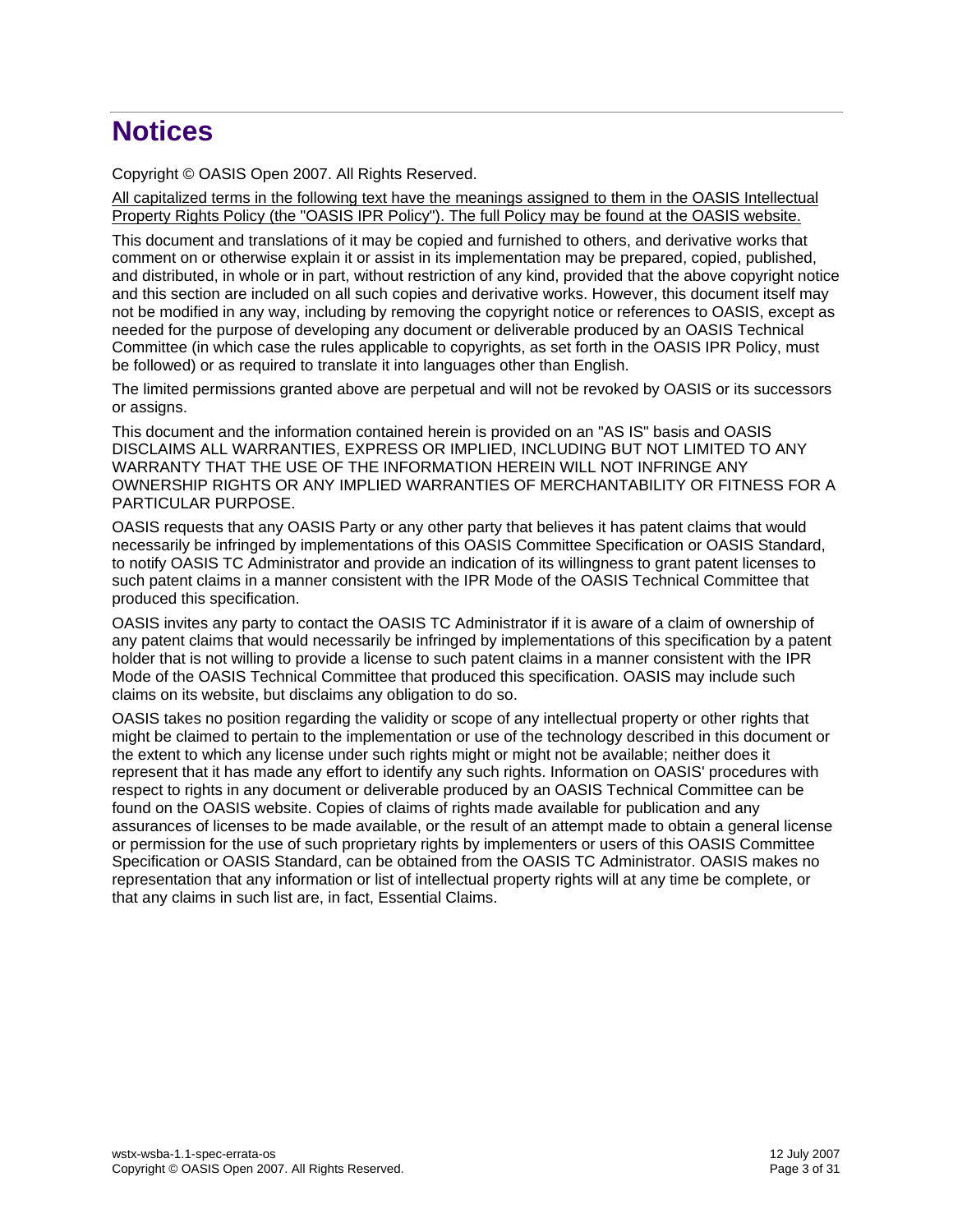## **Table of Contents**

| 1  |  |
|----|--|
|    |  |
|    |  |
|    |  |
|    |  |
|    |  |
|    |  |
|    |  |
|    |  |
| 2  |  |
| 3  |  |
|    |  |
|    |  |
|    |  |
| 4  |  |
|    |  |
|    |  |
|    |  |
|    |  |
| 5  |  |
| 6  |  |
| А. |  |
| В. |  |
|    |  |
|    |  |
|    |  |
|    |  |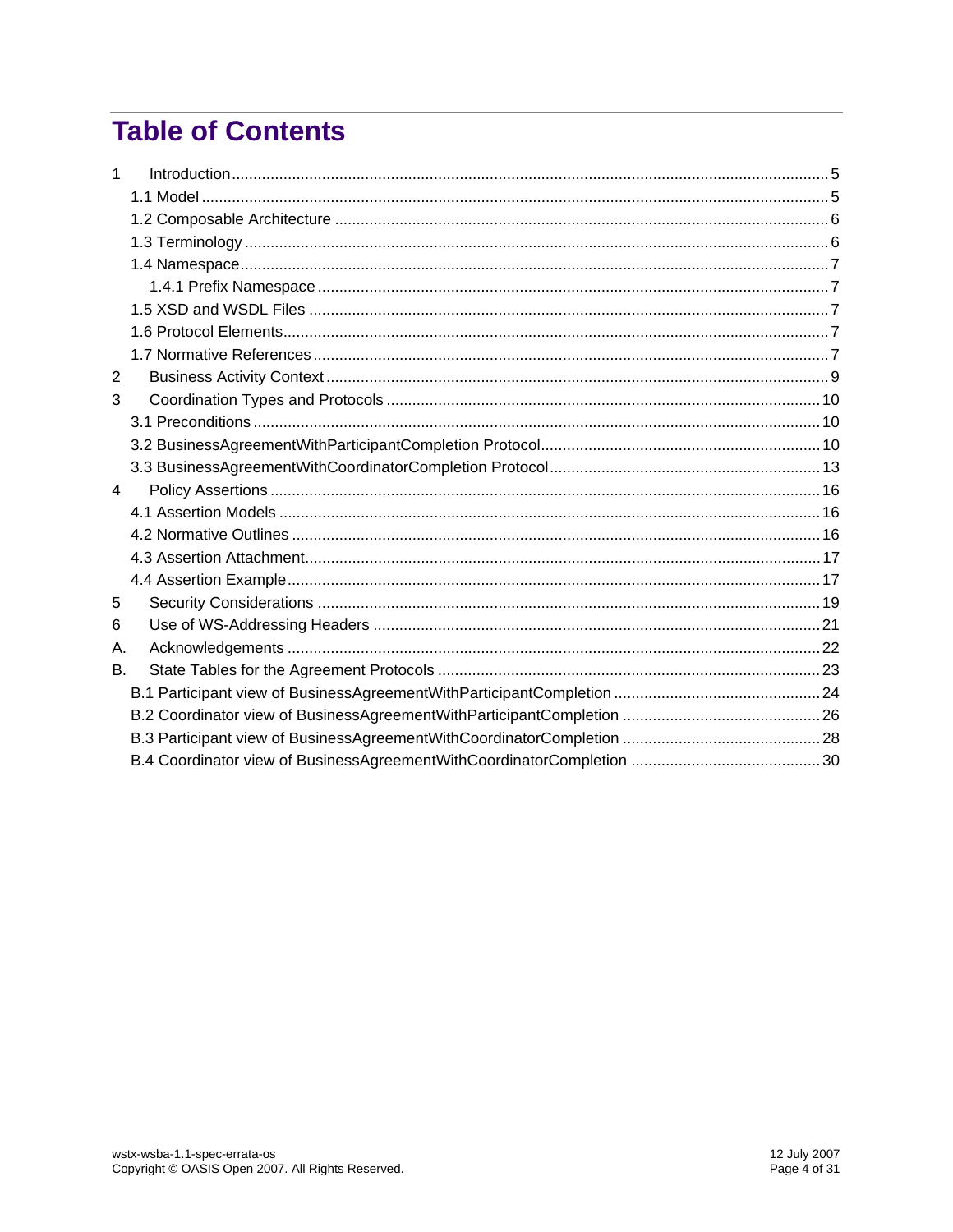## <span id="page-4-0"></span><sup>1</sup>**1 Introduction**

The current set of Web service specifications **[\[WSDL\]](#page-7-0) [\[SOAP 1.1\]](#page-6-1) [\[SOAP 1.2\]](#page-6-2)** define protocols for Web service interoperability. Web services increasingly tie together a number of participants forming large distributed applications. The resulting activities may have complex structure and relationships. 2 3 4

- 5 6 The WS-Coordination **[\[WSCOOR\]](#page-6-3)** specification defines an extensible framework for defining coordination types.
- 7 8 9 10 This specification provides the definition of two Business Activity coordination types used to coordinate activities that apply business logic to handle exceptions that occur during the execution of activities of a business process. Actions are applied immediately and are permanent. Compensating actions may be invoked in the event of an error. WS-BusinessActivity defines protocols that enable existing business
- 11 process and work flow systems to wrap their proprietary mechanisms and interoperate across trust
- 12 boundaries and different vendor implementations.
- 13 To understand the protocols described in this specification, the following assumptions are made:
- 14 15 • The reader is familiar with the WS-Coordination **[\[WSCOOR\]](#page-6-3)** specification which defines the framework for the Business Activity coordination protocols.
- 16 • The reader is familiar with WS-Addressing **[\[WSADDR\]](#page-7-1)** and WS-Policy **[\[WSPOLICY\]](#page-7-2)**.
- 17 Business activities have the following characteristics:
- 18 • A business activity may consume many resources over a long duration.
- 19 • There may be a significant number of atomic transactions involved.
- 20 21 • Individual tasks within a business activity can be seen prior to the completion of the business activity, their results may have an impact outside of the computer system.
- 22 23 • Responding to a request may take a very long time. Human approval, assembly, manufacturing, or delivery may have to take place before a response can be sent.
- 24 25 26 • In the case where a business exception requires an activity to be logically undone, abort is typically not sufficient. Exception handling mechanisms may require business logic, for example in the form of a compensation task, to reverse the effects of a previously completed task.
- 27 28 • Participants in a business activity may be in different domains of trust where all trust relationships are established explicitly.
- 29 The Business Activity protocols defined in this specification have the following design points:
	- All state transitions are reliably recorded, including application state and coordination metadata.
- 31 32 33 • All non-terminal notifications are acknowledged in the protocol to ensure a consistent view of state between the coordinator and participant. A coordinator or participant may solicit the status of its partner or retry sending notifications in order to achieve this.
- 34 35 36 • Each notification is defined as an individual message. Transport level request/response retry and time out are not sufficient mechanisms to achieve end-to-end agreement coordination for longrunning activities.

### 37 **1.1 Model**

- 38 Business Activity coordination protocols provide the following flexibility:
- 39 40 41 42 • A business application may be partitioned into business activity scopes. A business activity scope is a business task consisting of a general-purpose computation carried out as a bounded set of operations on a collection of Web services that require a mutually agreed outcome. There may be any number of hierarchical nesting levels. Nested scopes: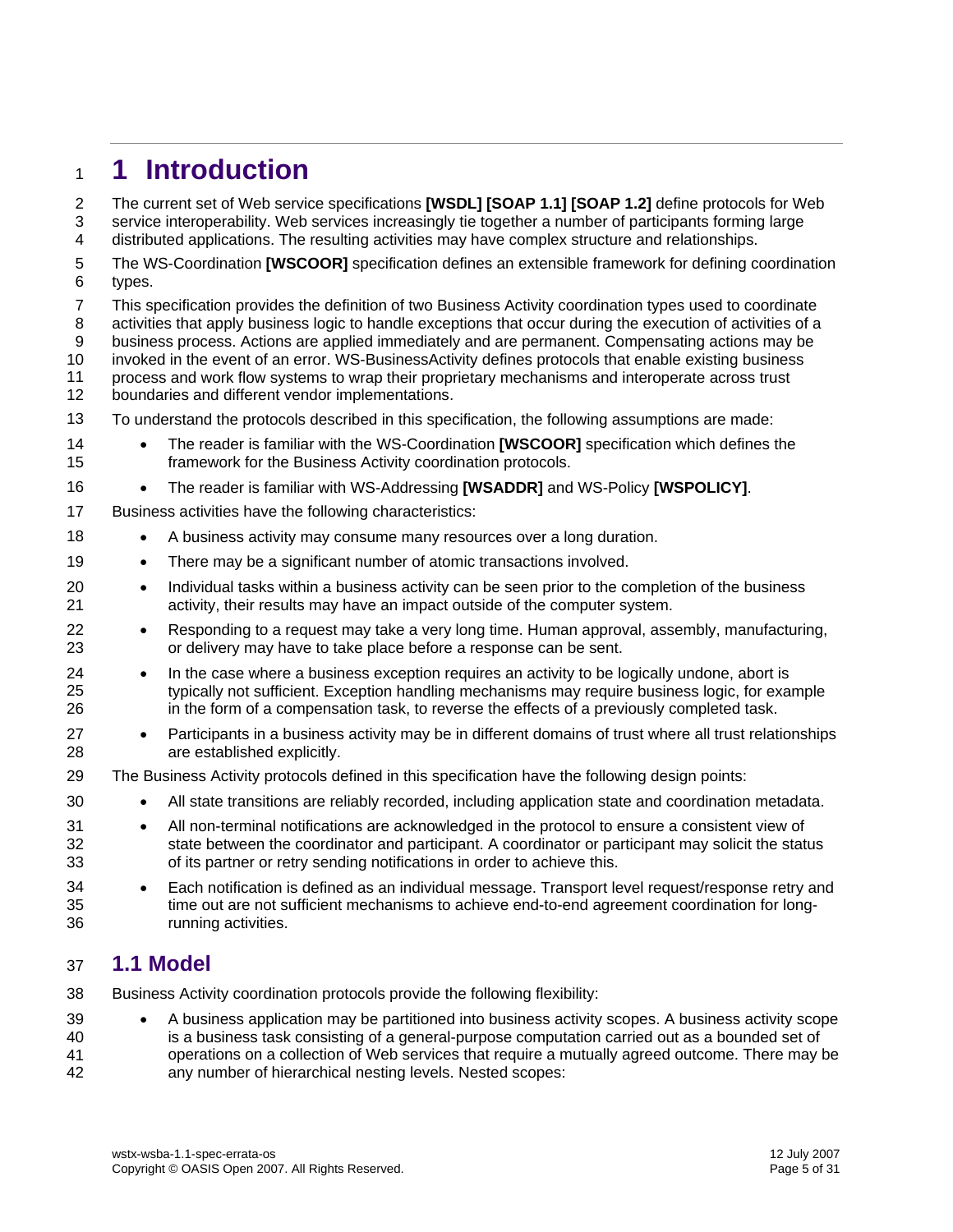<span id="page-5-0"></span>43 44 45 46 47 48 49 50 51 52 53 54 55 56 57 58 59 60 61 62 – Allow a business application to select which child tasks are included in the overall outcome processing. For example, a business application might solicit an estimate from a number of suppliers and choose a quote or bid based on lowest-cost. – Allow a business application to catch an exception thrown by a child task, apply an exception handler, and continue processing even if something goes wrong. When a child completes its work, it may be associated with a compensation that is registered with the parent activity. • A participant task within a business activity may specify that it is leaving a business activity. This provides the ability to exit a business activity and allows business programs to delegate processing to other scopes. The participant list is dynamic and a participant may exit the protocol at any time without waiting for the outcome of the protocol. • The Business Activity coordination protocols allow a participant task within a business activity to specify its outcome directly without waiting for solicitation. Such a feature is generally useful when • A task fails so that the notification can be used by a business activity exception handler to modify the goals and drive processing in a timely manner. • The Business Activity coordination protocols allow participants in a coordinated business activity to perform "tentative" operations as a normal part of the activity. The result of such "tentative" operations may become visible before the activity is complete and may require business logic to run in the event that the operation needs to be compensated. Such a feature is critical when the joint work of a business activity requires many operations performed by independent services over a long period of time.

## 63 **1.2 Composable Architecture**

64 65 66 67 68 69 70 By using the XML **[\[XML\]](#page-6-4)**,SOAP **[\[SOAP 1.1\]](#page-6-1) [\[SOAP 1.2\]](#page-6-2)** and WSDL **[\[WSDL\]](#page-7-0)** extensibility model, SOAPbased and WSDL-based specifications are designed to work together to define a rich Web services environment. As such, WS-BusinessActivity by itself does not define all features required for a complete solution. WS-BusinessActivity is a building block used with other specifications of Web services (e.g., WS-Coordination **[\[WSCOOR\]](#page-6-3)**, WS-Security **[\[WSSec\]](#page-7-3)**) and application-specific protocols that are able to accommodate a wide variety of coordination protocols related to the coordination actions of distributed applications.

## 71 **1.3 Terminology**

77 78

72 The uppercase key words "MUST", "MUST NOT", "REQUIRED", "SHALL", "SHALL NOT", "SHOULD",

73 74 "SHOULD NOT", "RECOMMENDED", "MAY", and "OPTIONAL" in this document are to be interpreted as described in RFC2119 **[\[RFC2119\]](#page-6-5)**.

- 75 This specification uses an informal syntax to describe the XML grammar of the XML fragments below:
- 76 • The syntax appears as an XML instance, but the values indicate the data types instead of values.
	- Element names ending in "..." (such as <element.../> or <element...>) indicate that elements/attributes irrelevant to the context are being omitted.
- 79 • Attributed names ending in "..." (such as name=...) indicate that the values are specified below.
- 80 81 • Grammar in bold has not been introduced earlier in the document, or is of particular interest in an example.
- 82 83 •  $\leq$ !-- description --> is a placeholder for elements from some "other" namespace (like ##other in XSD).
- 84 85 86 • Characters are appended to elements, attributes, and <!-- descriptions --> as follows: "?" (0 or 1), "\*" (0 or more), "+" (1 or more). The characters "[" and "]" are used to indicate that contained items are to be treated as a group with respect to the "?", "\*", or "+" characters.
- 87 88 • The XML namespace prefixes (defined below) are used to indicate the namespace of the element being defined.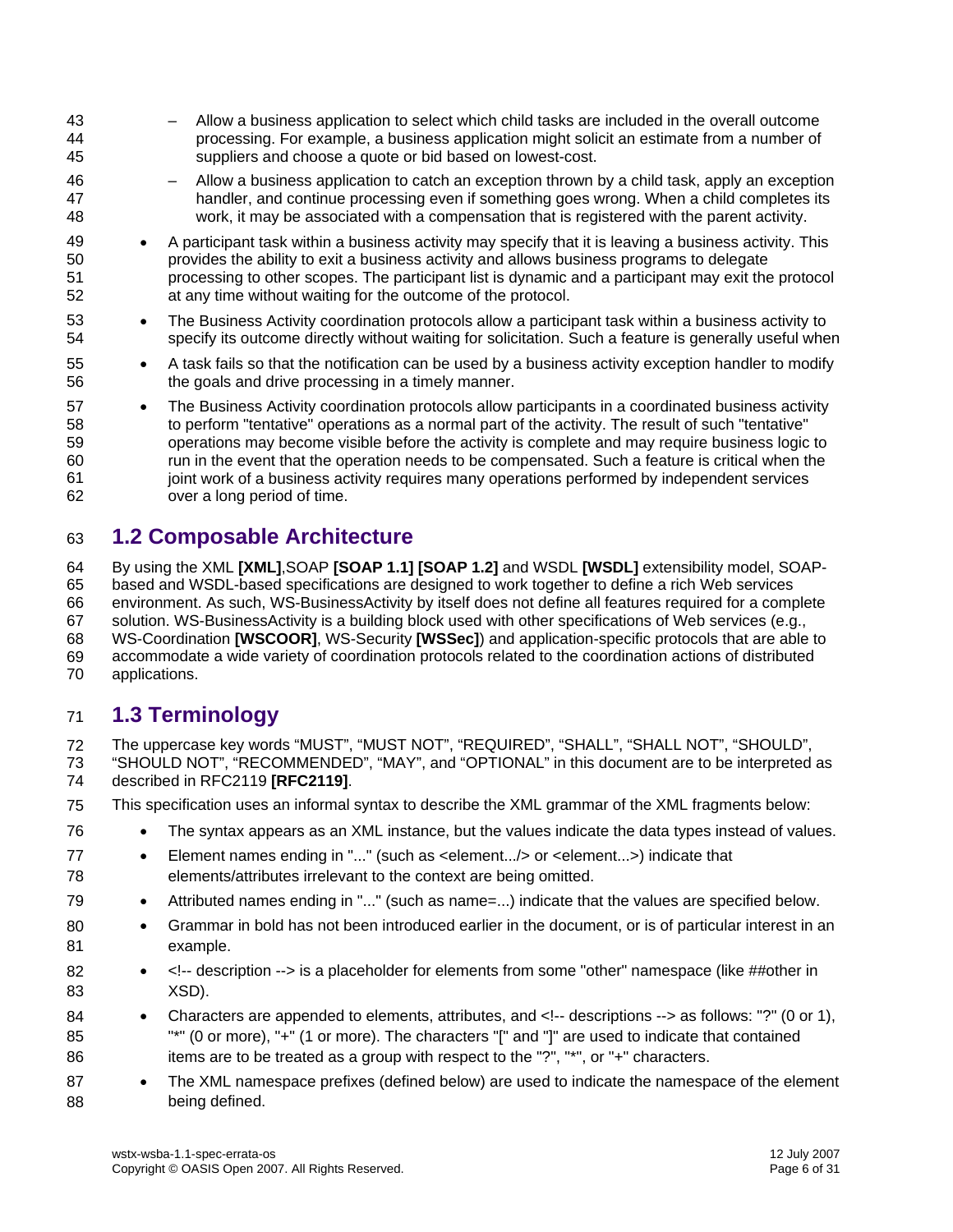<span id="page-6-0"></span>89 90 • Examples starting with <?xml contain enough information to conform to this specification; others examples are fragments and require additional information to be specified in order to conform.

## 91 **1.4 Namespace**

92 The XML namespace **[\[XML-ns\]](#page-6-6)** URI that MUST be used by implementations of this specification is:

93 http://docs.oasis-open.org/ws-tx/wsba/2006/06

### 94 **1.4.1 Prefix Namespace**

95 The following namespaces are used in this document:

| Prefix | Namespace                                       |  |  |  |  |  |
|--------|-------------------------------------------------|--|--|--|--|--|
| wscoor | http://docs.oasis-open.org/ws-tx/wscoor/2006/06 |  |  |  |  |  |
| wsba   | http://docs.oasis-open.org/ws-tx/wsba/2006/06   |  |  |  |  |  |

## 96 **1.5 XSD and WSDL Files**

[Dereferencing the XML namespace defined in section 1.4 will produce the Resource Directory](#page-6-0)  97

Description Language (RDDL) **[RDDL]** [document that describes this namespace, including the XML](#page-6-0)  schema **[XML-Schema1] [\[XML-Schema2\]](#page-6-7)** and WSDL **[WSDL]** [declarations associated with this](#page-6-0)  98 99

[specification.](#page-6-0)  100

101 102 SOAP bindings for the WSDL **[\[WSDL\]](#page-7-0)**, referenced in the RDDL **[\[RDDL\]](#page-6-7)** document, MUST use "document" for the *style* attribute.

## 103 **1.6 Protocol Elements**

104 105 106 107 The protocol elements define various extensibility points that allow other child or attribute content. Additional children and/or attributes MAY be added at the indicated extension points but MUST NOT contradict the semantics of the parent and/or owner, respectively. If a receiver does not recognize an extension, the receiver SHOULD ignore the extension.

## 108 **1.7 Normative References**

<span id="page-6-9"></span><span id="page-6-8"></span><span id="page-6-7"></span><span id="page-6-6"></span><span id="page-6-5"></span><span id="page-6-4"></span><span id="page-6-3"></span><span id="page-6-2"></span><span id="page-6-1"></span>109 110 111 112 113 114 115 116 117 118 119 120 121 122 123 124 125 126 127 **[RDDL]** Jonathan Borden, Tim Bray, eds. "Resource Directory Description Language (RDDL) 2.0", [http://www.openhealth.org/RDDL/20040118/rddl-20040118.html,](http://www.openhealth.org/RDDL/20040118/rddl-20040118.html) January 2004. **[RFC2119]** S. Bradner, "Key words for use in RFCs to Indicate Requirement Levels", <http://www.ietf.org/rfc/rfc2119.txt>, IETF RFC 2119, March 1997. **[SOAP 1.1]** W3C Note, "SOAP: Simple Object Access Protocol 1.1," [http://www.w3.org/TR/2000/NOTE-SOAP-20000508/,](http://www.w3.org/TR/2000/NOTE-SOAP-20000508/) 08 May 2000. **[SOAP 1.2]** W3C Recommendation, "SOAP Version 1.2 Part 1: Messaging Framework", <http://www.w3.org/TR/soap12-part1/>, June 2003. **[XML]** W3C Recommendation, "Extensible Markup Language (XML) 1.0 (Fourth Edition),["http://www.w3.org/TR/2006/REC-xml-20060816](http://www.w3.org/TR/2006/REC-xml-20060816), 16 August 2006. **[XML-ns]** W3C Recommendation, "Namespaces in XML 1.0 (Second Edition)," [http://www.w3.org/TR/2006/REC-xml-names-20060816,](http://www.w3.org/TR/2006/REC-xml-names-20060816) 16 August 2006. **[XML-Schema1]** W3C Recommendation, "XML Schema Part 1: Structures Second Edition," <http://www.w3.org/TR/2004/REC-xmlschema-1-20041028>, 28 October 2004. **[XML-Schema2]** W3C Recommendation, "XML Schema Part 2: Datatypes Second Edition," <http://www.w3.org/TR/2004/REC-xmlschema-2-20041028>, 28 October 2004. **[WSCOOR]** Web Services Coordination (WS-Coordination), ["http:/docs.oasis-open.org/ws](http://docs.oasis-open.org/ws-tx/wscoor/2006/06)[tx/wscoor/2006/06"](http://docs.oasis-open.org/ws-tx/wscoor/2006/06)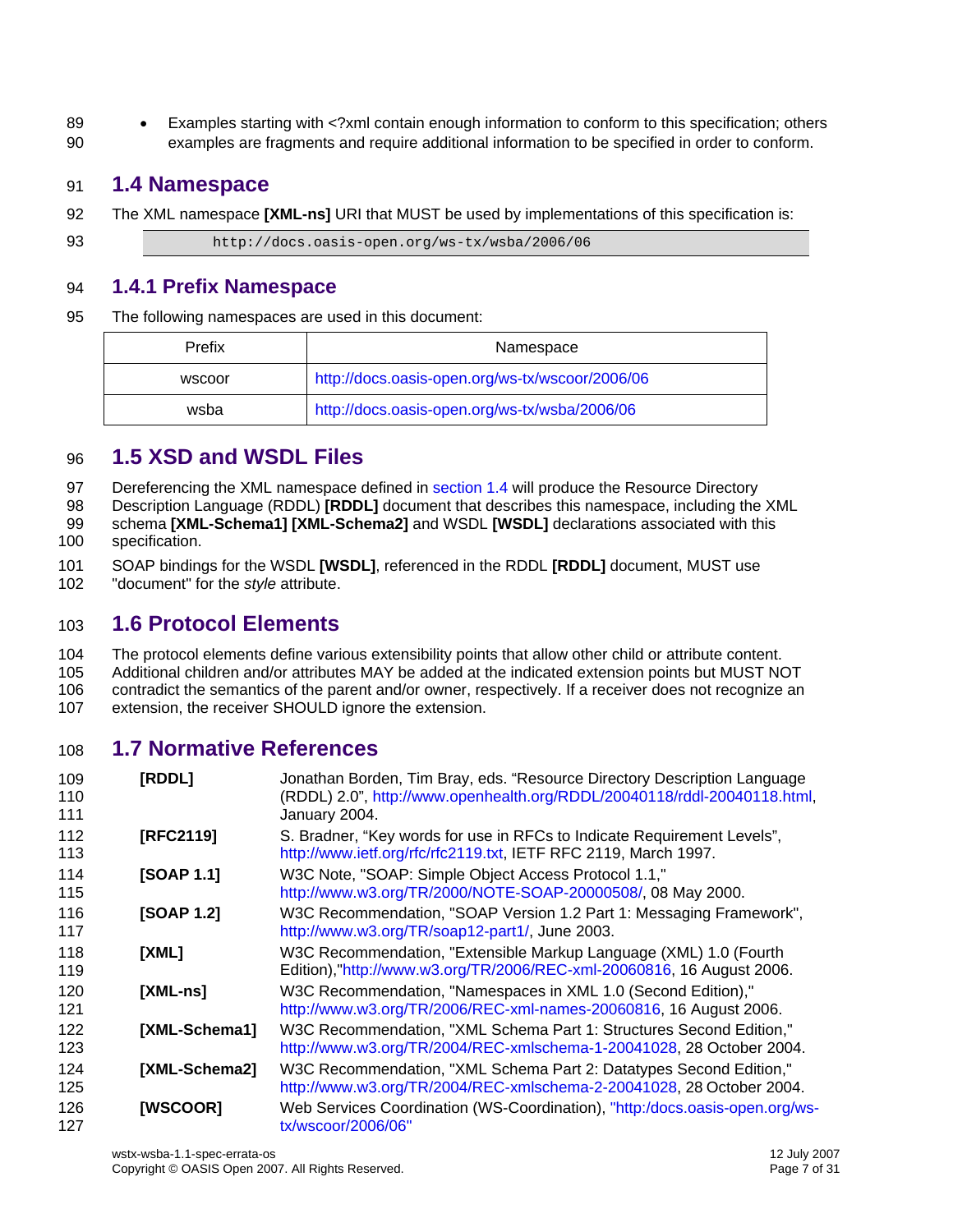<span id="page-7-7"></span><span id="page-7-6"></span><span id="page-7-5"></span><span id="page-7-4"></span><span id="page-7-3"></span><span id="page-7-2"></span><span id="page-7-1"></span><span id="page-7-0"></span>

| 128<br>129                      | [WSDL]           | Web Services Description Language (WSDL) 1.1<br>"http://www.w3.org/TR/2001/NOTE-wsdl-20010315"                                                                                                                                                                                               |
|---------------------------------|------------------|----------------------------------------------------------------------------------------------------------------------------------------------------------------------------------------------------------------------------------------------------------------------------------------------|
| 130<br>131                      | [WSADDR]         | Web Services Addressing (WS-Addressing) 1.0, W3C Recommendation,<br>http://www.w3.org/2005/08/addressing                                                                                                                                                                                     |
| 132<br>133<br>134               | [WSPOLICY]       | Web Services Policy 1.2 - Framework (WS-Policy),<br>http://www.w3.org/Submission/2006/SUBM-WS-Policy-20060425/, W3C Member<br>Submission, 25 April 2006.                                                                                                                                     |
| 135<br>136<br>137               | [WSPOLICYATTACH] | Web Services Policy 1.2 - Attachment (WS-PolicyAttachment),<br>http://www.w3.org/Submission/2006/SUBM-WS-PolicyAttachment-20060425/,<br>W3C Member Submission, 25 April 2006.                                                                                                                |
| 138<br>139<br>140               | [WSSec]          | OASIS Standard 200401, March 2004, "Web Services Security: SOAP Message<br>Security 1.0 (WS-Security 2004), "http://docs.oasis-open.org/wss/2004/01/oasis-<br>200401-wss-soap-message-security-1.0.pdf                                                                                       |
| 141<br>142<br>143               | [WSSecPolicy]    | Web Services Security Policy Language (WS-SecurityPolicy),<br>http://schemas.xmlsoap.org/ws/2005/07/securitypolicy/, Microsoft, VeriSign, IBM,<br>RSA Security, December 2002                                                                                                                |
| 144<br>145<br>146<br>147        | [WSSecConv]      | Web Services Secure Conversation Language (WS-SecureConversation),<br>http://schemas.xmlsoap.org/ws/2005/02/sc/, OpenNetwork, Layer7, Netegrity,<br>Microsoft, Reactivity, IBM, VeriSign, BEA Systems, Oblix, RSA Security, Ping<br>Identity, Westbridge, Computer Associates, February 2005 |
| 148<br>149<br>150<br>151<br>152 | [WSTrust]        | Web Services Trust Language (WS-Trust),<br>http://schemas.xmlsoap.org/ws/2005/02/trust/, OpenNetwork, Layer7, Netegrity,<br>Microsoft, Reactivity, VeriSign, IBM, BEA Systems, Oblix, RSA Security, Ping<br>Identity, Westbridge, Computer Associates, February 2005                         |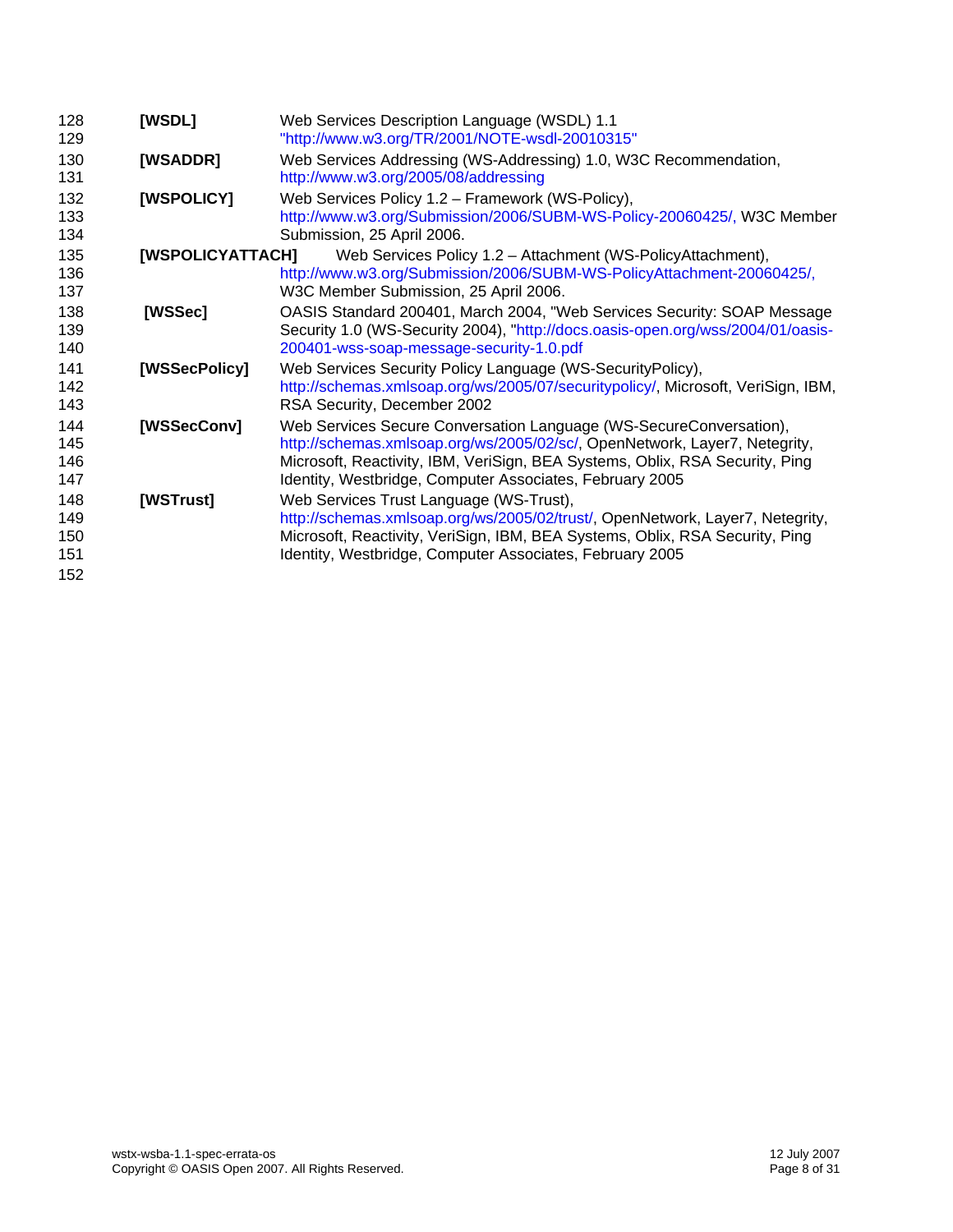## <span id="page-8-0"></span><sup>153</sup>**2 Business Activity Context**

- 154 This section describes the Business Activity usage of WS-Coordination protocols.
- 155 WS-BusinessActivity builds on WS-Coordination **[\[WSCOOR\]](#page-6-3)**, which defines an Activation service, a
- 156 Registration service, and a CoordinationContext type. Example message flows and a complete
- 157 description of creating and registering for coordinated activities is found in WS-Coordination **[\[WSCOOR\]](#page-6-3)**.
- 158 The Business Activity coordination context is a CoordinationContext type with a coordination type defined
- 159 in this specification. Business Activity application messages that propagate a coordination context MUST
- 160 use a Business Activity coordination context. If these application messages use a SOAP binding, the
- 161 Business Activity coordination context MUST flow as a SOAP header in the message.
- 162 163 WS-BusinessActivity adds the following semantics to the CreateCoordinationContext operation on the Activation service:
- 164 165 • If the request includes the CurrentContext element, the target coordinator is interposed as a subordinate to the coordinator stipulated inside the CurrentContext element.
- 166 167 If the request does not include a CurrentContext element, the target coordinator creates a new activity and acts as the root.
- 168 A coordination context MAY have an Expires element. This element specifies the period, measured from
- 169 the point in time at which the context was first created or received, after which a business activity MAY be
- 170 terminated solely due to its length of operation. From that point forward, the coordinator MAY elect to
- 171 unilaterally cancel or compensate the activity, as appropriate, so long as it has not made a close decision.
- 172 Similarly, a participant MAY elect to exit the activity so long as it has not already decided to complete.
- 173 A coordination context MAY have additional elements for extensibility.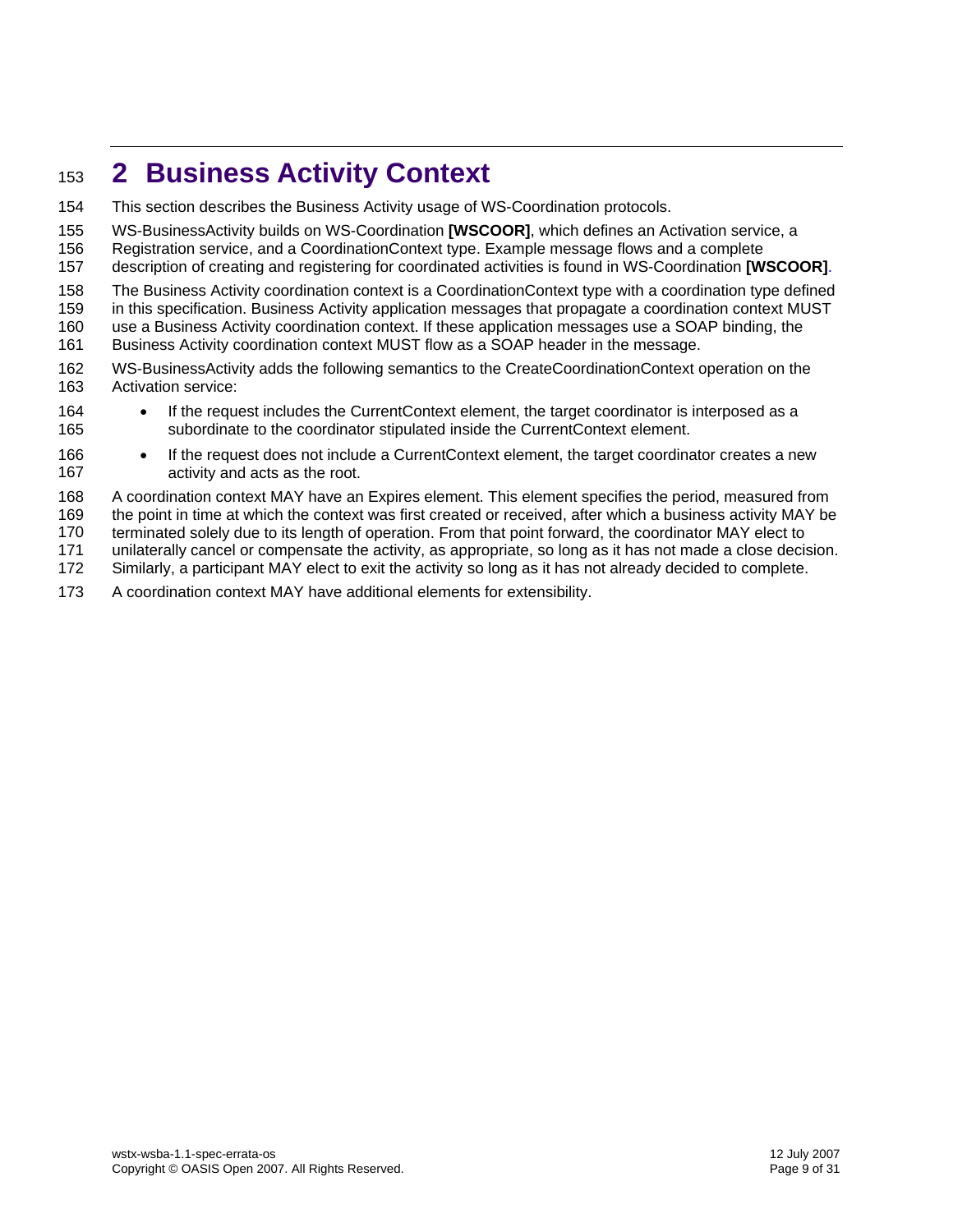## <span id="page-9-0"></span><sup>174</sup>**3 Coordination Types and Protocols**

Business Activities support two coordination types and two protocol types. Either protocol type MAY be used with either coordination type. 175 176

177 One of the following two URIs MUST be used to specify a Business Activity CoordinationContext type:

```
178 http://docs.oasis-open.org/ws-tx/wsba/2006/06/AtomicOutcome 
179 http://docs.oasis-open.org/ws-tx/wsba/2006/06/MixedOutcome
```
180 181 182 183 184 A coordinator for an AtomicOutcome coordination type MUST direct all participants either to close or to compensate. A coordinator for a MixedOutcome coordination type MUST direct all participants to an outcome but MAY direct each individual participant to close or compensate. All Business Activity coordinators MUST implement the AtomicOutcome coordination type. A Business Activity coordinator MAY implement the MixedOutcome coordination type.

- 185 186 The Coordination protocols for business activities are summarized below with names relative to the wsba base name:
- 187 188 189 • **BusinessAgreementWithParticipantCompletion**: A participant registers for this protocol with its coordinator, so that its coordinator can manage it. A participant knows when it has completed all work for a business activity.
- 190 191 192 • **BusinessAgreementWithCoordinatorCompletion**: A participant registers for this protocol with its coordinator, so that its coordinator can manage it. A participant relies on its coordinator to tell it when it has received all requests to perform work within the business activity.

## 193 **3.1 Preconditions**

194 195 The correct operation of the protocols requires that a number of preconditions must be established prior to the processing:

- 196 197 1. The source SHOULD have knowledge of the destination's policies, if any, and the source SHOULD be capable of formulating messages that adhere to this policy.
- 198 199 200 2. If a secure exchange of messages is required, then the source and destination MUST have appropriate security credentials (such as transport-level security credentials or security tokens) in order to protect messages.

## <span id="page-9-1"></span>201 **3.2 BusinessAgreementWithParticipantCompletion Protocol**

202 203 204 205 206 207 The state diagram in [Figure 1](#page-10-0) illustrates the abstract behavior of the protocol between a coordinator and a participant. The states in the [Figure 1](#page-10-0) reflect the view an individual participant or coordinator has of its state in the protocol at a given point in time. As messages take time to be delivered, the views of the coordinator and a participant may temporarily differ. Omitted are details such as resending of messages or the exchange of error messages due to protocol error. Refer to [Appendix B: State Tables for the](#page-22-0)  [Agreement Protocols](#page-22-0) for a detailed description of this protocol.

208 Participants that register for this protocol MUST use the following protocol identifier:

209 http://docs.oasis-open.org/ws-tx/wsba/2006/06/ParticipantCompletion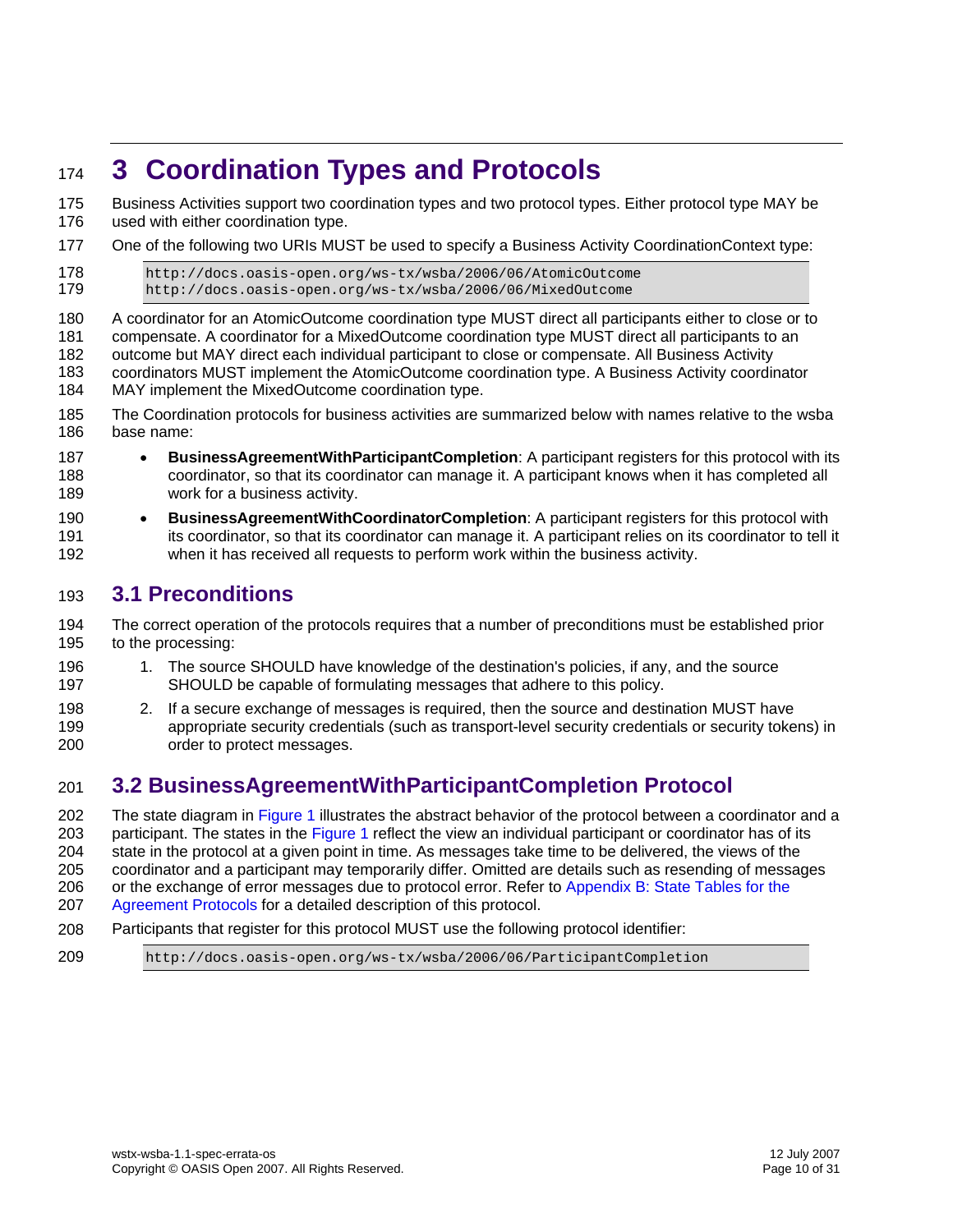<span id="page-10-0"></span>

#### 234 **Canceled**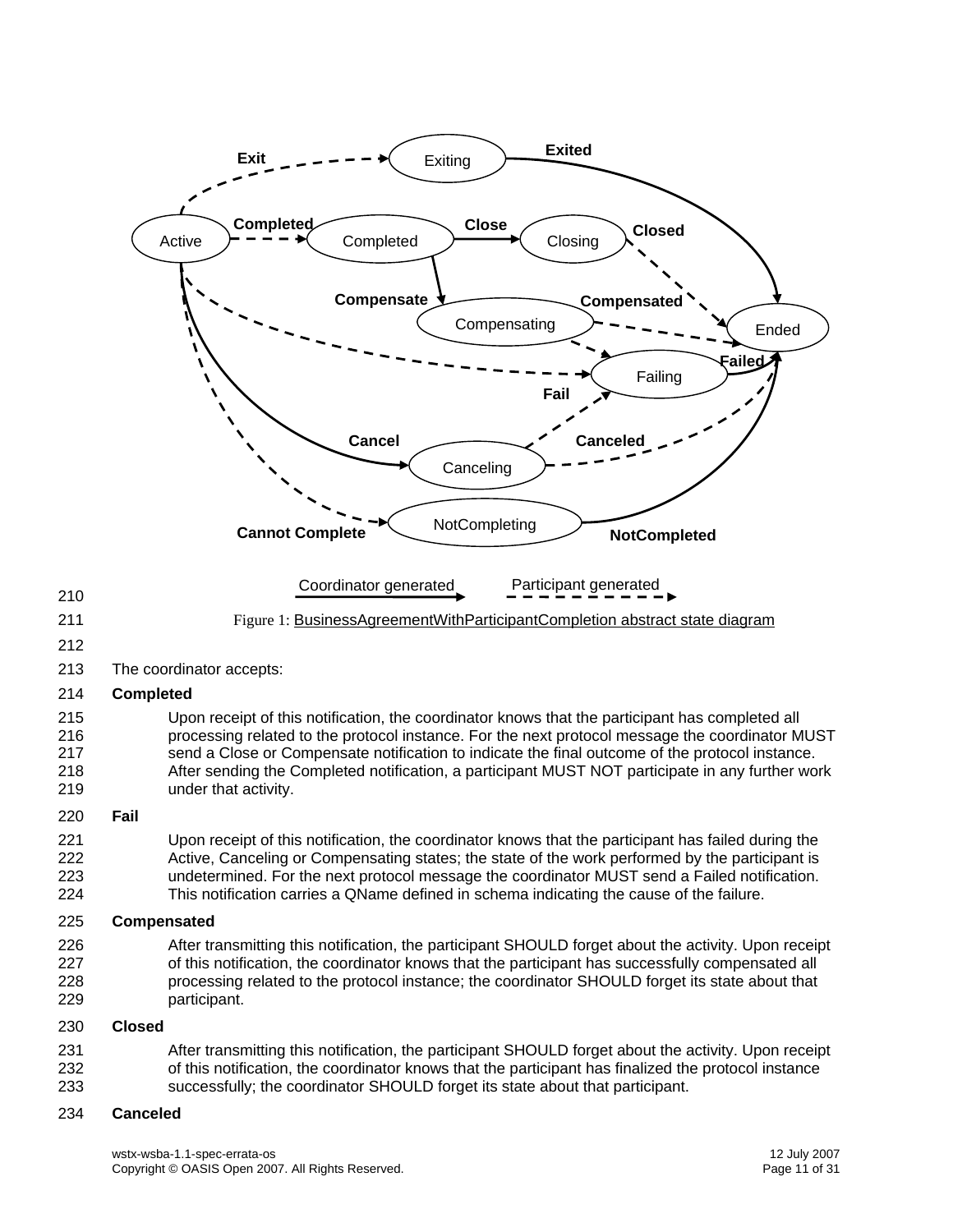235 236 237 238 After transmitting this notification, the participant SHOULD forget about the activity. Upon receipt of this notification, the coordinator knows that the participant has successfully canceled all processing related to the protocol instance; the coordinator SHOULD forget its state about that participant.

#### 239 **Exit**

240 241 242 243 244 Upon receipt of this notification, the coordinator knows that the participant will no longer participate in the business activity, and any pending work was discarded by the participant and any work performed by the participant related to the protocol instance was successfully canceled. For the next protocol message the coordinator MUST send an Exited notification. The Exit message MAY be sent by a participant only from the Active or Completing states.

#### 245 **CannotComplete**

246 247 248 249 250 251 252 Upon receipt of this notification, the coordinator knows that the participant has determined that it cannot successfully complete all processing related to the protocol instance. Any pending work was discarded by the participant and any work performed by the participant related to the protocol instance was successfully canceled. For the next protocol message the coordinator MUST send a NotCompleted notification. After sending the CannotComplete notification, a participant MUST NOT participate in any further work under that activity. The CannotComplete message MAY be sent by a participant only from the Active state.

253 The participant accepts:

#### 254 **Close**

255 256 257 Upon receipt of this notification, the participant knows the protocol instance is to be ended successfully. For the next protocol message the participant MUST send a Closed notification to end the protocol instance.

#### 258 **Cancel**

259 260 261 262 263 Upon receipt of this notification, the participant knows that the work being done has to be canceled. For the next protocol message, the participant MUST send either a Canceled or Fail message. A Canceled message SHOULD be sent by the participant if the work is successfully canceled; this also ends the protocol instance. A Fail message SHOULD be sent by the participant if the work was not successfully canceled.

#### 264 **Compensate**

265 266 267 268 269 Upon receipt of this notification, the participant knows that the work being done should be compensated. For the next protocol message the participant MUST send a Compensated or Fail notification. A Compensated message SHOULD be sent by the participant if the work is successfully compensated; this also ends the protocol instance. A Fail message SHOULD be sent by the participant if the work was not successfully compensated.

#### 270 **Failed**

271 272 273 After transmitting this notification, the coordinator SHOULD forget about the participant. Upon receipt of this notification, the participant knows that the coordinator is aware of a failure and no further actions are required of the participant; the participant SHOULD forget the activity.

#### 274 **Exited**

275 276 277 After transmitting this notification, the coordinator SHOULD forget about the participant. Upon receipt of this notification, the participant knows that the coordinator is aware the participant will no longer participate in the activity; the participant SHOULD forget the activity.

#### 278 **NotCompleted**

279 280 281 282 After transmitting this notification, the coordinator SHOULD forget about the participant. Upon receipt of this notification, the participant knows that the coordinator is aware that the participant cannot complete all processing related to the protocol instance and that the participant will no longer participate in the activity; the participant SHOULD forget the activity.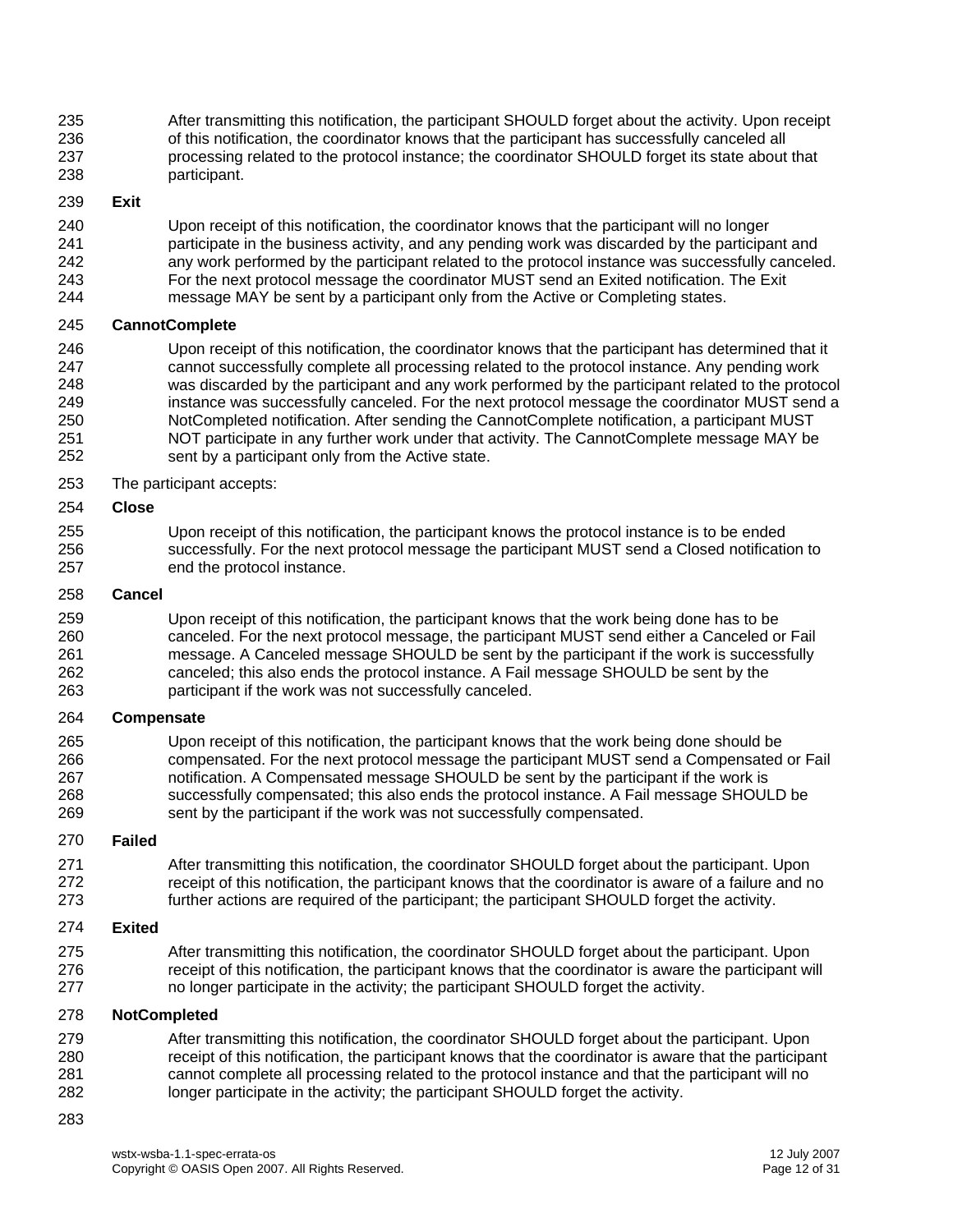<span id="page-12-0"></span>284 Both the coordinator and participant accept:

#### 285 **GetStatus**

- 286 287 288 289 This message requests the current state of a coordinator or participant. In response the coordinator or participant returns a Status message containing a QName indicating which column of the state table [[Appendix B: State Tables for the Agreement Protocols\]](#page-22-0) the coordinator or participant is currently in. GetStatus never provokes a state change.
- 290 For example, a coordinator that is waiting for a participant to initiate the
- 291 292 BusinessAgreementWithParticipantCompletion may use this message to confirm that the participant is in one of the expected states: wsba:Active or wsba:Completed. If the participant has
- 293 forgotten the activity the Status response MUST be wsba:Ended.
- 294 **Status**
- 295 296 297 This message is received in response to a GetStatus request. The message includes a QName indicating the state of the coordinator or participant to which the request was sent. For example, if a participant is in the closing state as indicated by the state table, it would return wsba:Closing.
- 298
- 299 300 301 302 303 The coordinator may enter a condition in which it has sent a protocol message and it receives a protocol message from the participant that is consistent with the former state, not the current state. In this case, the coordinator MUST revert to the prior state, accept the notification from the participant, and continue the protocol from that point. If the participant detects this condition, it MUST discard the inconsistent protocol message from the coordinator.
- 304 305 A party MUST be prepared to receive duplicate notifications. If a duplicate message is received it MUST be treated as specified in the state tables [\[Appendix B: State Tables for the Agreement Protocols](#page-22-0)].

## 306 **3.3 BusinessAgreementWithCoordinatorCompletion Protocol**

- 307 The BusinessAgreementWithCoordinatorCompletion protocol is the same as the
- 308 309 BusinessAgreementWithParticipantCompletion protocol, except that a participant relies on its coordinator to tell it when it has received all requests to do work within the business activity.
- 310 Participants that register for this protocol MUST use the following protocol identifier:
- 311 http://docs.oasis-open.org/ws-tx/wsba/2006/06/CoordinatorCompletion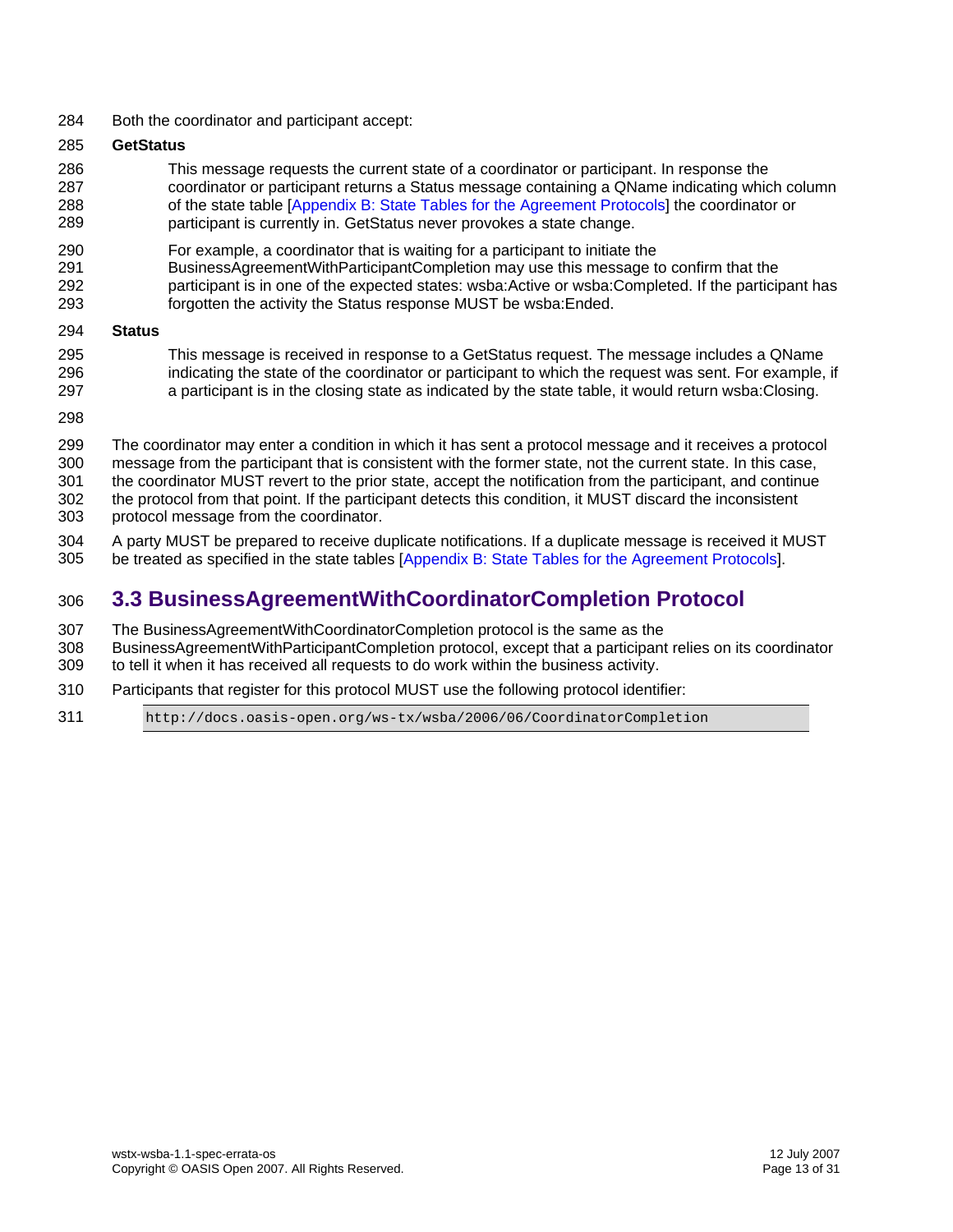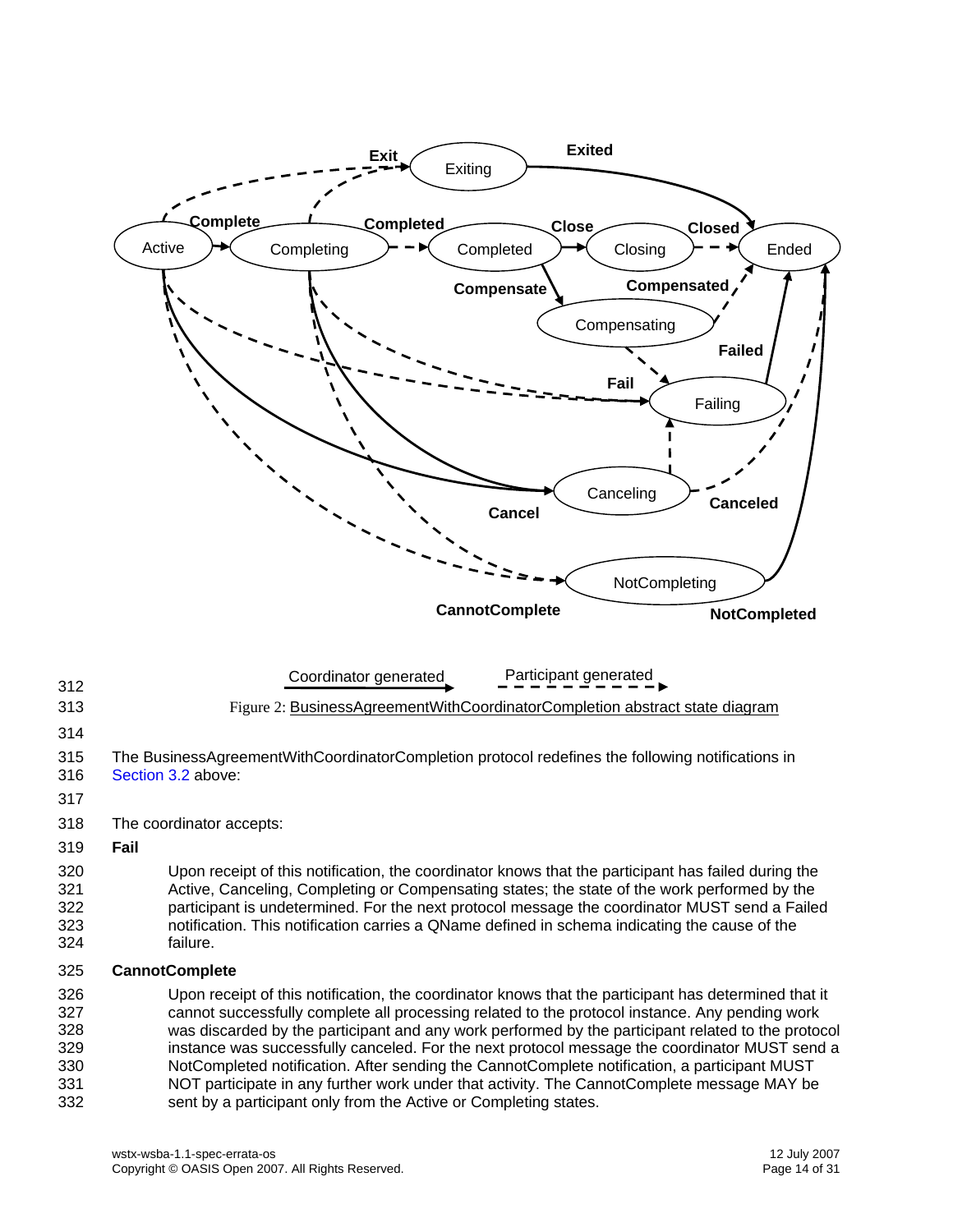- 333 334 In addition to the notifications in [Section 3.2](#page-9-0) [above,](#page-9-1) the BusinessAgreementWithCoordinatorCompletion protocol adds the following notification:
- 335
- 336 The participant accepts:
- 337 **Complete**
- 338 339 340 Upon receipt of this notification the participant knows that it will receive no new requests for work within the business activity. The participant completes application processing and if successful MUST transmit a Completed notification. If unsuccessful the participant MUST transmit an Exit,
- 341 Fail, or CannotComplete notification.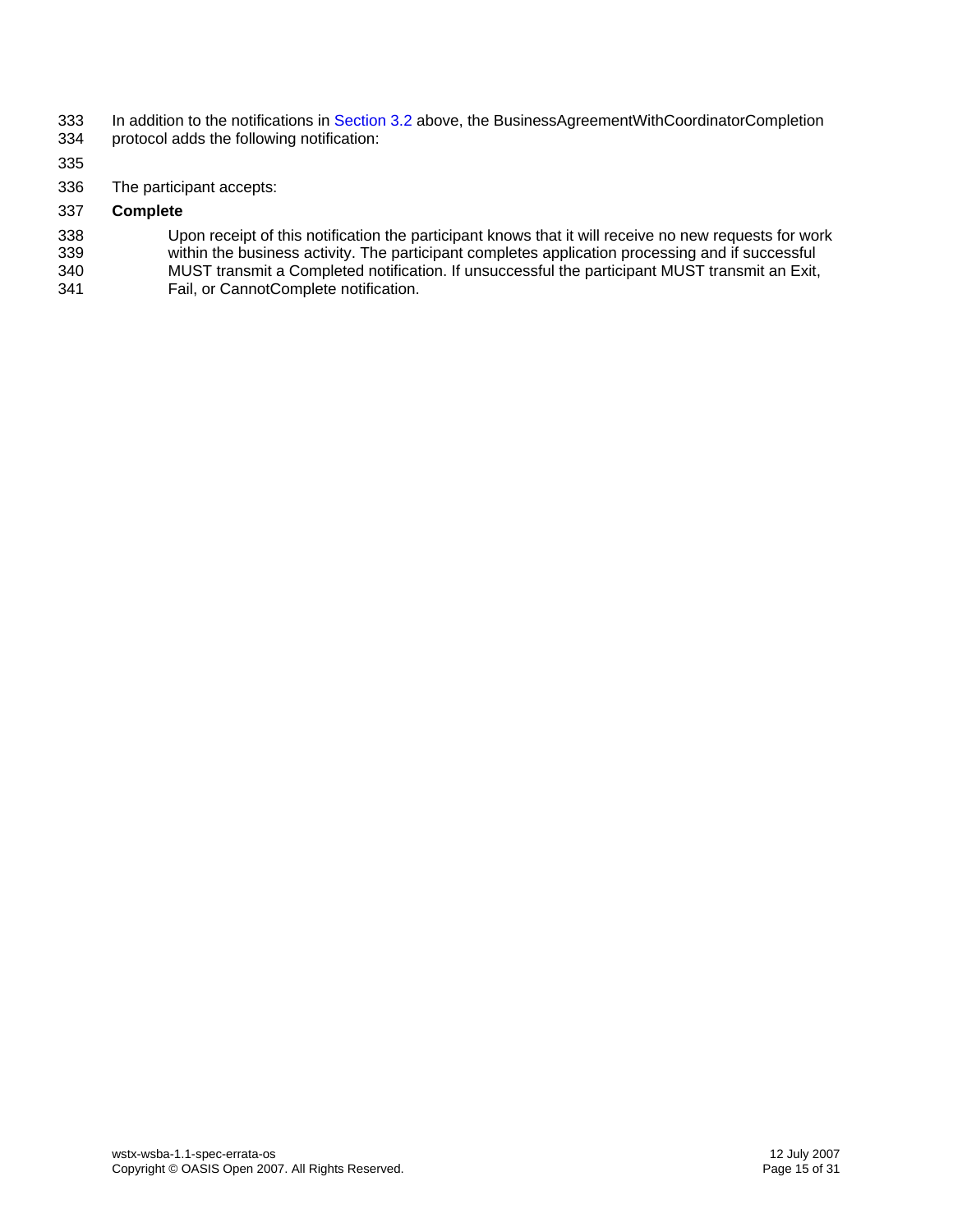## <span id="page-15-0"></span><sup>342</sup>**4 Policy Assertions**

WS-Policy Framework **[\[WSPOLICY\]](#page-7-2)** and WS-Policy Attachment **[\[WSPOLICYATTACH\]](#page-7-4)** collectively define a framework, model and grammar for expressing the capabilities, requirements, and general characteristics of entities in an XML Web services-based system. To enable a Web service to describe Business Activity related capabilities and requirements of a service and its operations, this specification defines a pair of Business Agreement policy assertions that leverage the WS-Policy framework 343 344 345 346 347 348 **[\[WSPOLICY\]](#page-7-2)**.

### 349 **4.1 Assertion Models**

350 351 352 The Business Activity policy assertions are provided by a Web service to qualify the Business Activity related processing of messages associated with the particular operation to which the assertions are scoped. The Business Activity policy assertions indicate:

353 354 • Whether the sender of an input message MAY or MUST include an AtomicOutcome coordination context flowed with the message. The coordination type of such a context MUST be the following:

355 http://docs.oasis-open.org/ws-tx/wsba/2006/06/AtomicOutcome

356 357 • Whether the sender of an input message MAY or MUST include a MixedOutcome coordination context flowed with the message. The coordination type of such a context MUST be the following:

358 http://docs.oasis-open.org/ws-tx/wsba/2006/06/MixedOutcome

## 359 **4.2 Normative Outlines**

360 The normative outlines for the Business Activity policy assertions are:

361 <wsba:BAAtomicOutcomeAssertion [wsp:Optional="true"]? ... >

 $362$  ...<br> $363$   $\le$ /wsb 363 </wsba:BAAtomicOutcomeAssertion>

364 The following describes additional, normative constraints on the outline listed above:

#### 365 **/wsba:BAAtomicOutcomeAssertion**

- 366 367 368 369 370 371 A policy assertion that specifies that the sender of an input message MUST include a coordination context for a Business Activity with AtomicOutcome coordination type flowed with the message. From the perspective of the requester, the target service that processes the activity MUST behave as if it had participated in the activity. For application messages that use a SOAP binding, the Business Activity coordination context MUST flow as a SOAP header in the message.
- 372 **/wsba: BAAtomicOutcomeAssertion/@wsp:Optional="true"**
- 373 374 Per WS-Policy **[\[WSPOLICY\]](#page-7-2)**, this is compact notation for two policy alternatives, one with and one without the assertion.
- 375 <wsba:BAMixedOutcomeAssertion [wsp:Optional="true"]? ... > 376<br>377 377 </wsba:BAMixedOutcomeAssertion>
- 378 The following describes additional, normative constraints on the outline listed above:

#### 379 **/wsba:BAMixedOutcomeAssertion**

380 381 382 383 A policy assertion that specifies that the sender of an input message MUST include a coordination context for a Business Activity with MixedOutcome coordination type flowed with the message. From the perspective of the requester, the target service that processes the activity MUST behave as if it had participated in the activity. For application messages that use a SOAP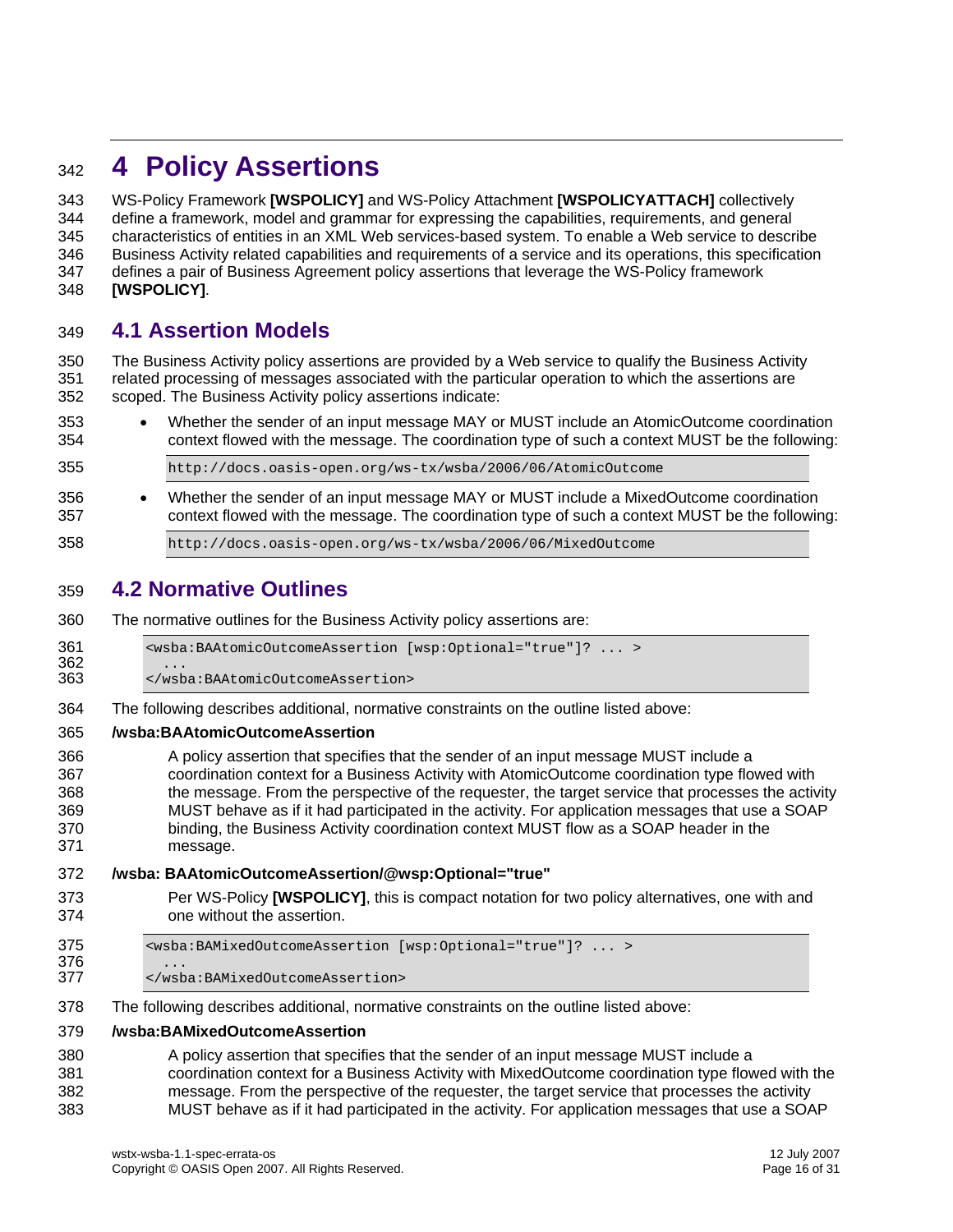<span id="page-16-0"></span> binding, the Business Activity coordination context MUST flow as a SOAP header in the message.

#### **/wsba: BAMixedOutcomeAssertion/@wsp:Optional="true"**

 Per WS-Policy **[\[WSPOLICY\]](#page-7-2)**, this is compact notation for two policy alternatives, one with and one without the assertion.

## **4.3 Assertion Attachment**

- Because the Business Activity policy assertions indicate Business Activity related behavior for a single operation, the assertions have an Operation Policy Subject **[\[WSPOLICYATTACH\]](#page-7-4)**.
- WS-PolicyAttachment **[\[WSPOLICYATTACH\]](#page-7-4)** defines two WSDL **[\[WSDL\]](#page-7-0)** policy attachment points with an Operation Policy Subject:
- • wsdl:portType/wsdl:operation – A policy expression containing a Business Activity policy assertion MUST NOT be attached to a wsdl:portType; the Business Activity policy assertions specify a concrete behavior whereas the wsdl:portType is an abstract construct.
- • wsdl:binding/wsdl:operation – A policy expression containing a Business Activity policy assertion SHOULD be attached to a wsdl:binding.

## **4.4 Assertion Example**

 An example use of the Business Activity policy assertion follows:

(01) <wsdl:definitions (02) targetNamespace="hotel.example.com" (03) xmlns:tns="hotel.example.com" (04) xmlns:wsdl="http://schemas.xmlsoap.org/wsdl/" (05) xmlns:wsp="http://schemas.xmlsoap.org/ws/2004/09/policy" (06) xmlns:wsba="http://docs.oasis-open.org/ws-tx/wsba/2006/06" (07) xmlns:wsu="http://docs.oasis-open.org/wss/2004/01/oasis-200401-wss-wssecurity-utility-1.0.xsd" > (08) <wsp:Policy wsu:Id="BAAtomicPolicy" > (09) <wsba:BAAtomicOutcomeAssertion/> (10) <!-- omitted assertions --> (11) </wsp:Policy> (12) <!-- omitted elements --> (13) <wsdl:binding name="HotelBinding" type="tns:HotelPortType" > (14) <!-- omitted elements --> (15) <wsdl:operation name="ReserveRoom" > (16) <wsp:PolicyReference URI="#BAAtomicPolicy" wsdl:required="true"/> (17) <!-- omitted elements --> (18) </wsdl:operation> (19) </wsdl:binding> (20) </wsdl:definitions>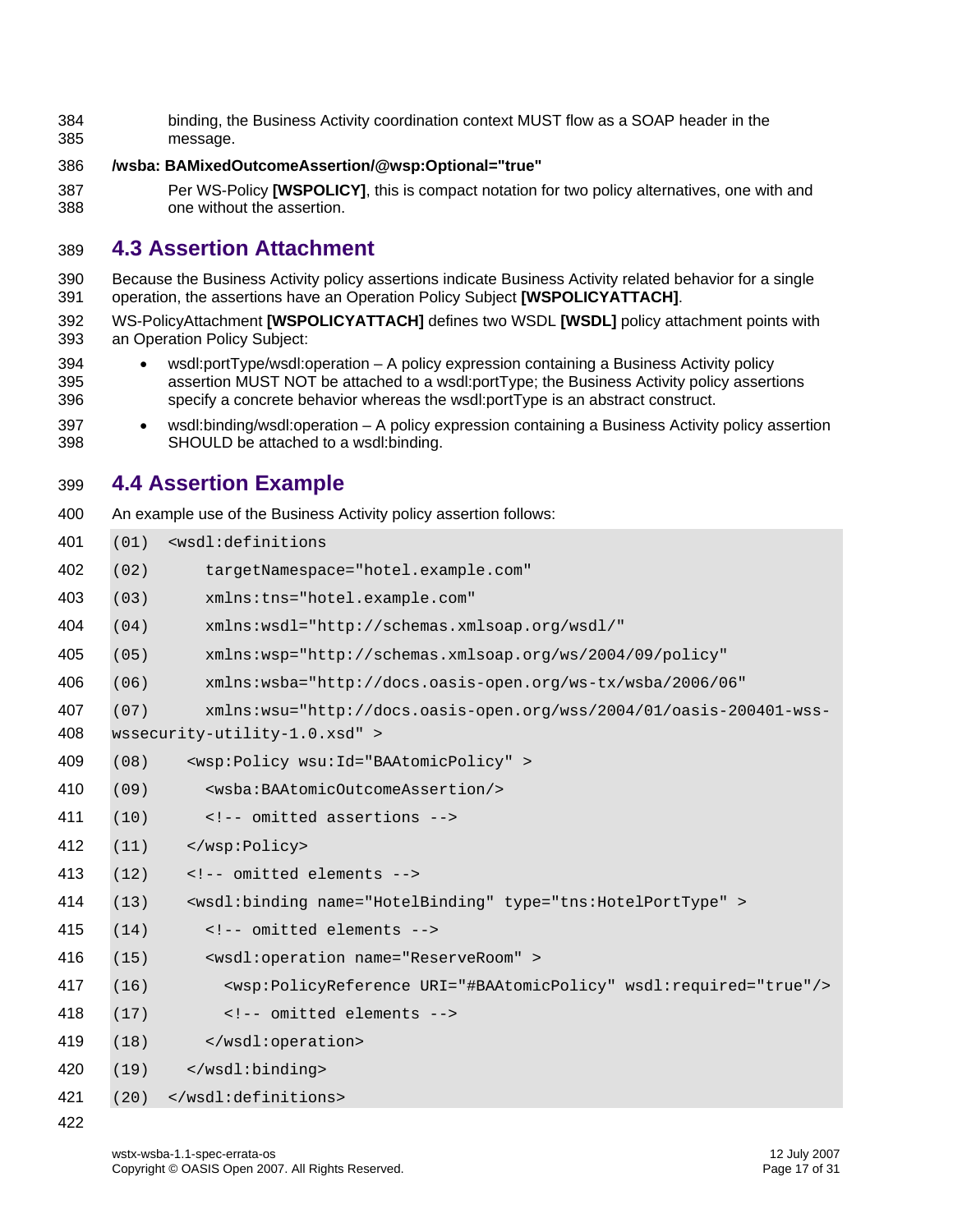- 423 Lines (8-11) are a policy expression that includes a Business Activity policy assertion (Line 9) to indicate
- 424 425 that a coordination context for a Business Activity with an AtomicOutcome, expressed in WS-Coordination [WS-COOR] format, MUST be used.
- 426 Lines (13-19) are a WSDL **[\[WSDL\]](#page-7-0)** binding. Line (16) indicates that the policy in Lines (8-11) applies to
- 427 this binding, specifically indicating that a coordination context for a Business Activity with an
- 428 AtomicOutcome MUST flow inside "ReserveRoom" messages.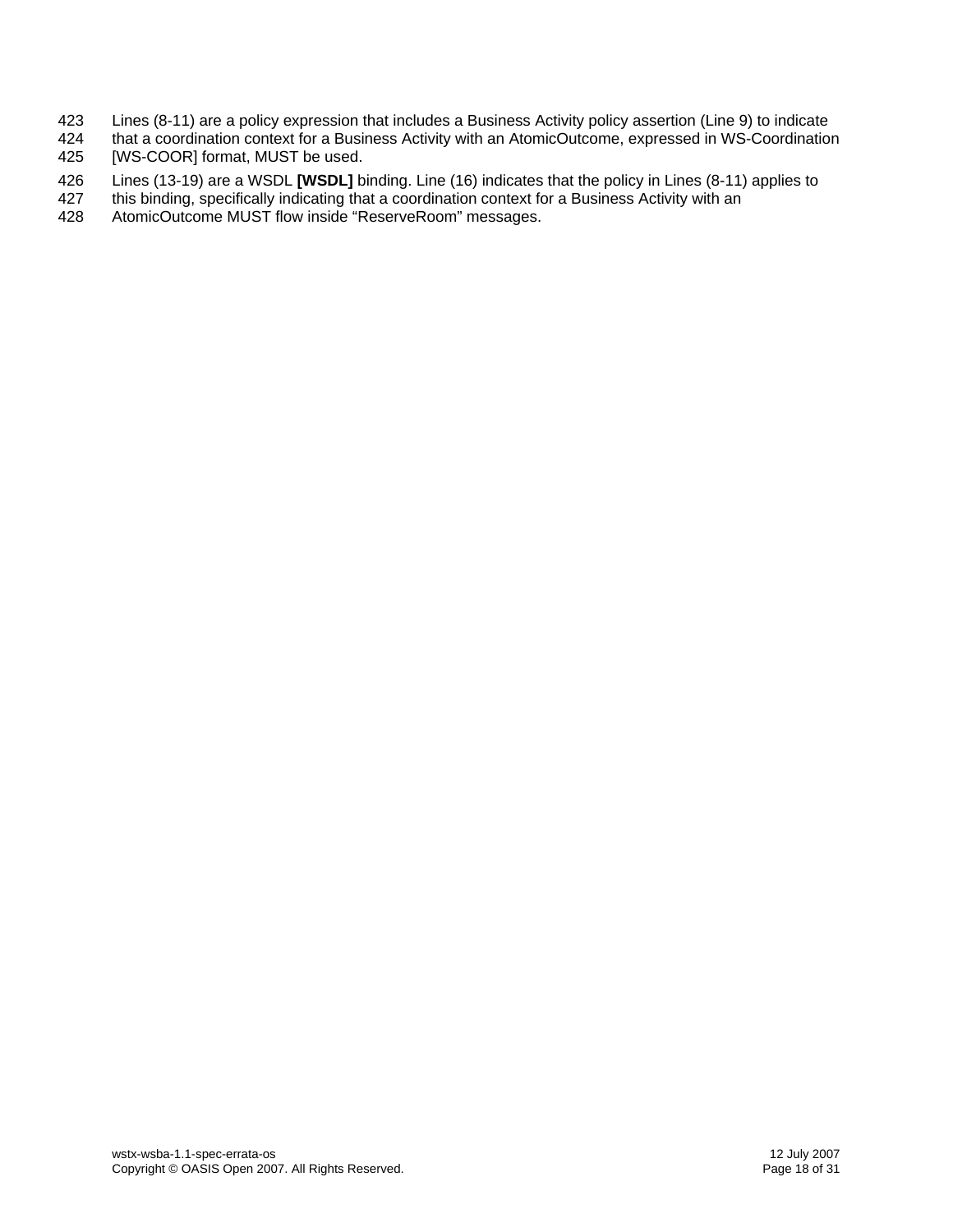## <span id="page-18-0"></span><sup>429</sup>**5 Security Considerations**

It is strongly RECOMMENDED that the communication between services be secured using the mechanisms described in WS-Security **[\[WSSec\]](#page-7-3)**. In order to properly secure messages, the body and all 430 431 432 433 434 relevant headers need to be included in the signature. Specifically, the <wscoor:CoordinationContext> header needs to be signed with the body and other key message headers in order to "bind" the two together.

435 436 In the event that a participant communicates frequently with a coordinator, it is RECOMMENDED that a security context be established using the mechanisms described in WS-Trust **[\[WSTrust\]](#page-7-5)** and WS-

437 SecureConversation **[\[WSSecConv\]](#page-7-6)** allowing for potentially more efficient means of authentication.

438 439 440 441 It is common for communication with coordinators to exchange multiple messages. As a result, the usage profile is such that it is susceptible to key attacks. For this reason it is strongly RECOMMENDED that the keys be changed frequently. This "re-keying" can be effected a number of ways. The following list outlines four common techniques:

- 442 • Attaching a nonce to each message and using it in a derived key function with the shared secret
- 443 Using a derived key sequence and switch "generations"
- 444 • Closing and re-establishing a security context (not possible for delegated keys)
- 445 • Exchanging new secrets between the parties (not possible for delegated keys)

446 447 448 It should be noted that the mechanisms listed above are independent of the Security Context Token (SCT) and secret returned when the coordination context is created. That is, the keys used to secure the channel may be independent of the key used to prove the right to register with the activity.

449 450 451 452 453 The security context MAY be re-established using the mechanisms described in WS-Trust **[\[WSTrust\]](#page-7-5)** and WS-SecureConversation **[\[WSSecConv\]](#page-7-6)**. Similarly, secrets MAY be exchanged using the mechanisms described in WS-Trust **[\[WSTrust\]](#page-7-5)**. Note, however, that the current shared secret SHOULD NOT be used to encrypt the new shared secret. Derived keys, the preferred solution from this list, MAY be specified using the mechanisms described in WS-SecureConversation **[\[WSSecConv\]](#page-7-6)**.

- 454 455 The following list summarizes common classes of attacks that apply to this protocol and identifies the mechanism to prevent/mitigate the attacks:
- 456 457 • **Message alteration** – Alteration is prevented by including signatures of the message information using WS-Security **[\[WSSec\]](#page-7-3)**.
- 458 459 • **Message disclosure** – Confidentiality is preserved by encrypting sensitive data using WS-Security **[\[WSSec\]](#page-7-3)**.
- 460 461 462 • **Key integrity** – Key integrity is maintained by using the strongest algorithms possible (by comparing secured policies – see WS-Policy **[\[WSPOLICY\]](#page-7-2)** and WS-SecurityPolicy **[\[WSSecPolicy\]](#page-7-7)**).
- 463 464 465 • **Authentication** – Authentication is established using the mechanisms described in WS-Security **[\[WSSec\]](#page-7-3)** and WS-Trust **[\[WSTrust\]](#page-7-5)**. Each message is authenticated using the mechanisms described in WS-Security **[\[WSSec\]](#page-7-3)**.
- 466 467 468 • **Accountability** – Accountability is a function of the type of and string of the key and algorithms being used. In many cases, a strong symmetric key provides sufficient accountability. However, in some environments, strong PKI signatures are required.
- 469 470 471 472 473 • **Availability** – Many services are subject to a variety of availability attacks. Replay is a common attack and it is RECOMMENDED that this be addressed as described in the next bullet. Other attacks, such as network-level denial of service attacks are harder to avoid and are outside the scope of this specification. That said, care should be taken to ensure that minimal processing be performed prior to any authenticating sequences.
- 474 475 • **Replay** – Messages may be replayed for a variety of reasons. To detect and eliminate this attack, mechanisms should be used to identify replayed messages such as the timestamp/nonce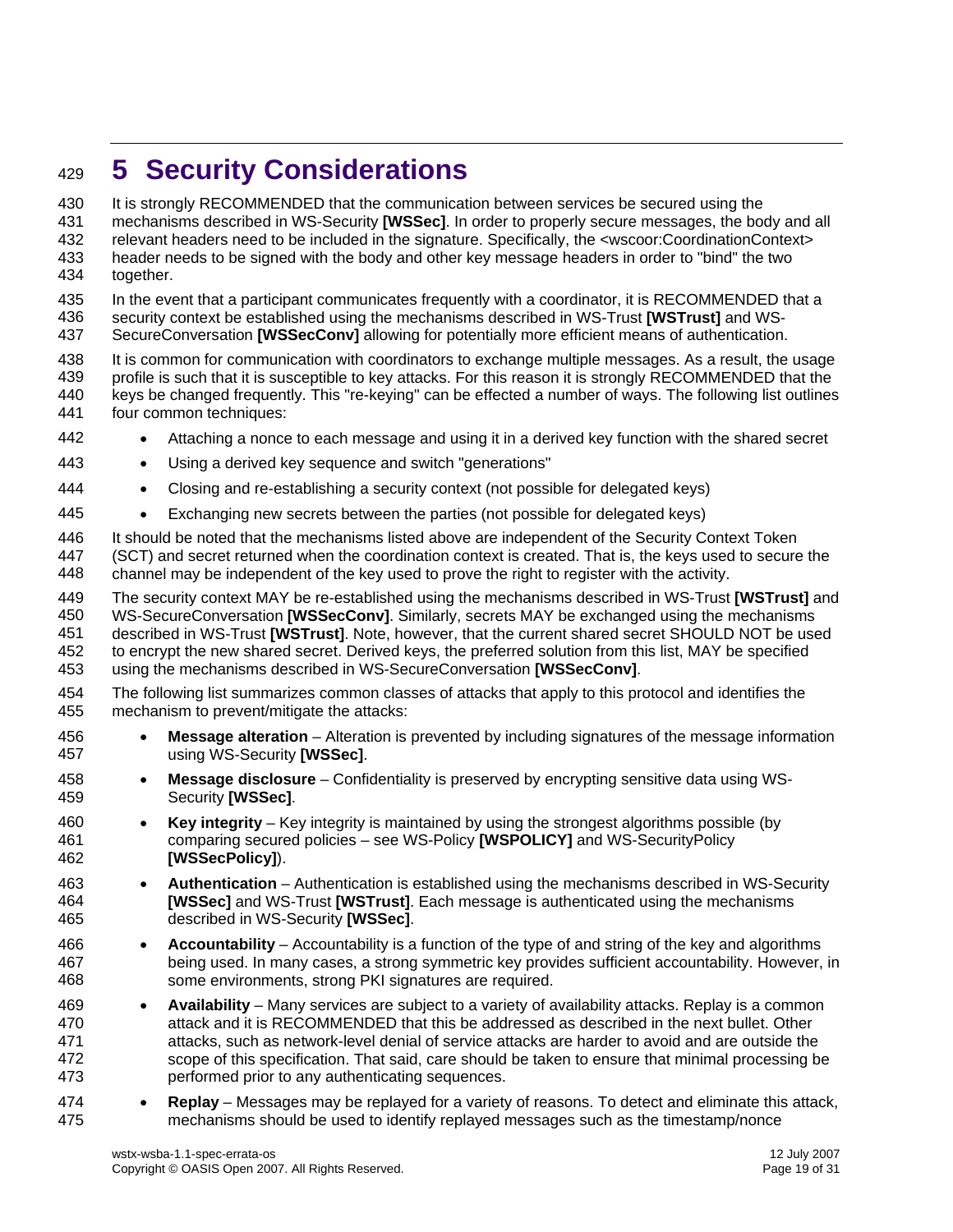476 477 outlined in WS-Security **[WSSec]**. Alternatively, and optionally, other technologies, such as sequencing, can also be used to prevent replay of application messages.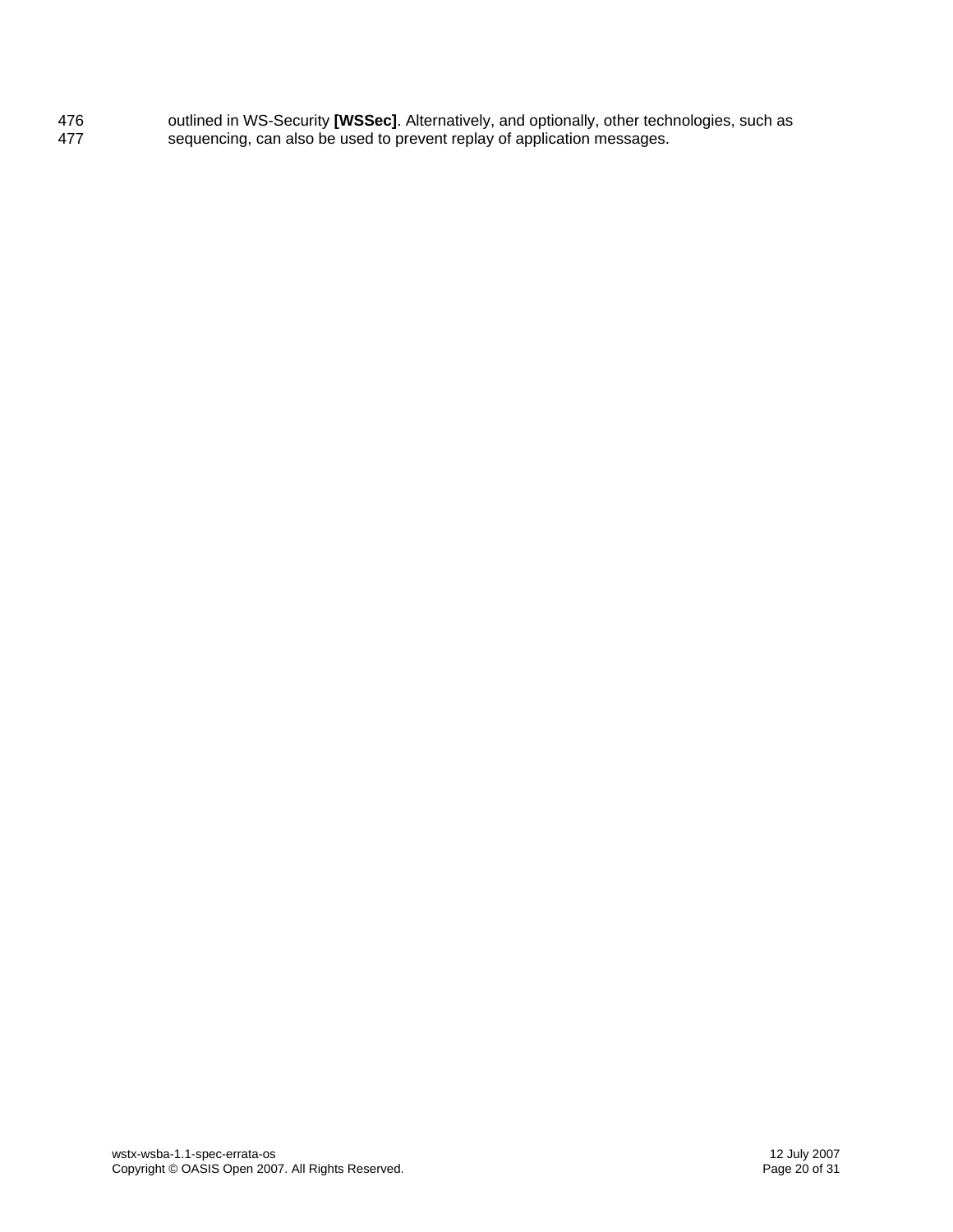## <span id="page-20-0"></span><sup>478</sup>**6 Use of WS-Addressing Headers**

The protocols defined in WS-BusinessActivity use a "one way" message exchange pattern consisting of a sequence of notification messages between a coordinator and a participant. There are two types of notification messages used in these protocols: 479 480 481

- 482 483 484 485 • A notification message is a terminal message when it indicates the end of a coordinator/participant relationship. **Closed**, **Compensated**, **Canceled**, **Exited, NotCompleted** and **Failed** are terminal messages as are the protocol faults defined in WS-Coordination **[\[WSCOOR\]](#page-6-3)**.
- 486 487 488 • A notification message is a non-terminal message when it does not indicate the end of a coordinator/participant relationship. **Complete**, **Completed**, **Close**, **Compensate**, **Cancel**, **Exit, CannotComplete** and **Fail** are non-terminal messages.
- 489 490 The following statements define addressing interoperability requirements for the respective Business Activity message types:
- 491 Non-terminal notification messages
- 492 493 • MUST include a [source endpoint] property whose [address] property is not set to 'http://www.w3.org/2005/08/addressing/anonymous' or
- 494 'http://www.w3.org/2005/08/addressing/none'
- 495 Both terminal and non-terminal notification messages
- 496 497 • MUST include a [reply endpoint] property whose [address] property is set to 'http://www.w3.org/2005/08/addressing/none'
- 498 Notification messages used in WS-BusinessActivity protocols MUST include as the [action] property an
- 499 500 action URI that consists of the wsba namespace URI concatenated with the "/" character and the element name of the message. For example:
- 501 http://docs.oasis-open.org/ws-tx/wsba/2006/06/Complete

502 503 504 505 506 507 508 509 Notification messages are normally addressed according to section 3.3 of WS-Addressing 1.0 – Core **[\[WSADDR\]](#page-7-1)** by both coordinators and participants using the Endpoint References initially obtained during the Register-RegisterResponse exchange. If a [source endpoint] property is present in a notification message, it MAY be used by the recipient. Cases exist where a coordinator or participant has forgotten an activity that is completed and needs to respond to a resent protocol message. In such cases, the [source endpoint] property SHOULD be used as described in section 3.3 of WS-Addressing 1.0 -– Core **[\[WSADDR\]](#page-7-1)**. Permanent loss of connectivity between a coordinator and a participant in an in-doubt state can result in data corruption.

- 510 Protocol faults raised by a coordinator or participant during the processing of a notification message are
- 511 512 terminal notifications and MUST be composed using the same mechanisms as other terminal notification messages.
- 513 All messages are delivered using connections initiated by the sender.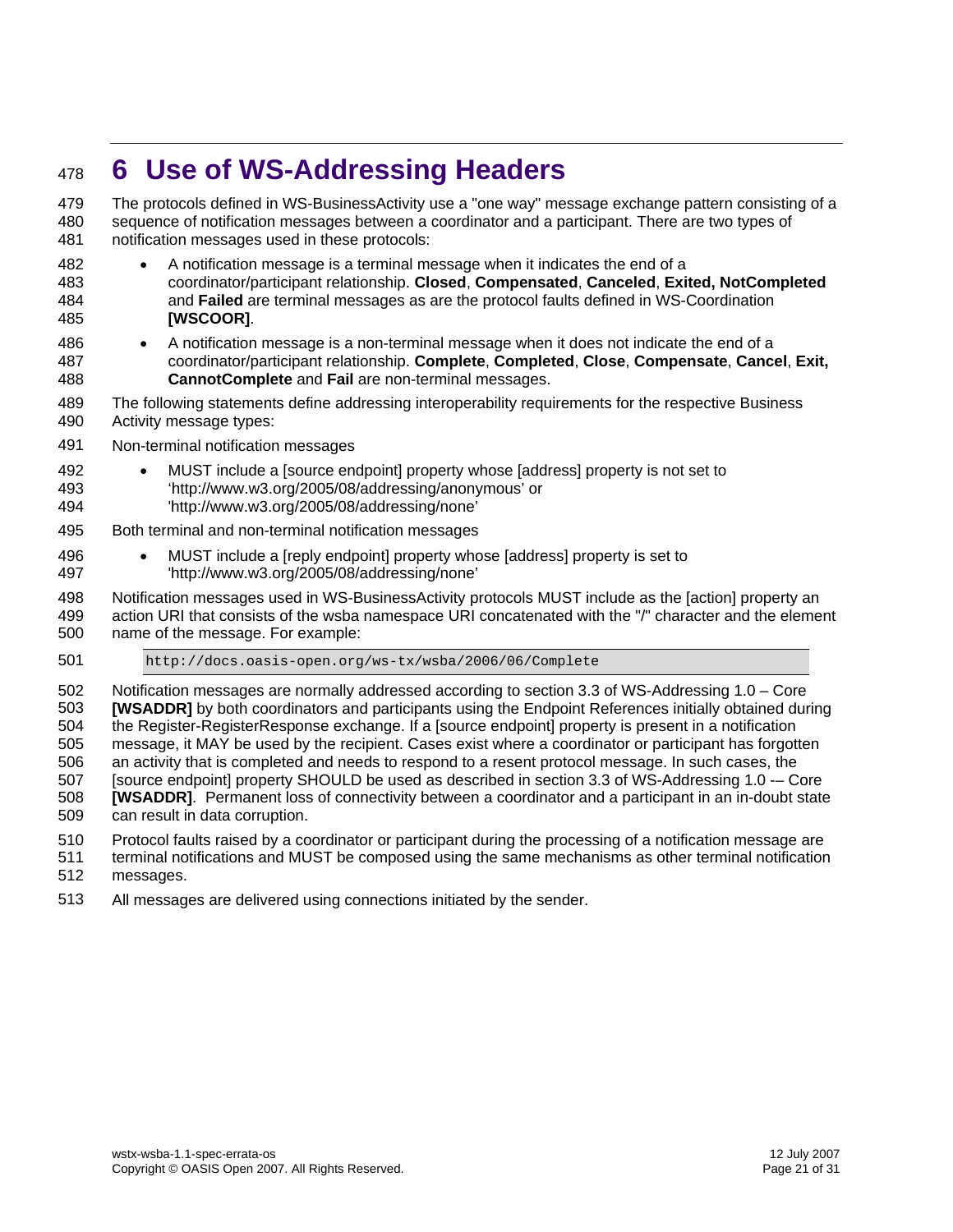## <span id="page-21-0"></span><sup>514</sup>**A. Acknowledgements**

This document is based on initial contribution to OASIS WS-TX Technical Committee by the following authors: Luis Felipe Cabrera (Microsoft), George Copeland (Microsoft), Max Feingold (Microsoft), Robert W Freund (Hitachi), Tom Freund (IBM), Sean Joyce (IONA), Johannes Klein (Microsoft), David Langworthy (Microsoft), Mark Little (JBoss Inc.), Frank Leymann (IBM), Eric Newcomer (IONA), David Orchard (BEA Systems), Ian Robinson (IBM), Tony Storey (IBM), Satish Thatte (Microsoft). 515 516 517 518 519

520

521 522 523 524 The following individuals have provided invaluable input into the initial contribution: Francisco Curbera (IBM), Doug Davis (IBM), Gert Drapers (Microsoft), Don Ferguson (IBM), Kirill Gavrylyuk (Microsoft), Dan House (IBM), Oisin Hurley (IONA), Thomas Mikalsen (IBM), Jagan Peri (Microsoft), John Shewchuk (Microsoft), Stefan Tai (IBM).

525

526 The following individuals were members of the committee during the development of this specification:

#### 527 **Participants:**

- 528 Charlton Barreto, Adobe Systems, Inc.
- 529 Martin Chapman, Oracle
- 530 Kevin Conner, JBoss Inc.
- 531 532 Paul Cotton, Microsoft Corporation Doug Davis, IBM
- 533 Colleen Evans, Microsoft Corporation
- 534 Max Feingold, Microsoft Corporation
- 535 Thomas Freund, IBM
- 536 Robert Freund, Hitachi, Ltd.
- 537 Peter Furniss, Choreology Ltd.
- 538 Marc Goodner, Microsoft Corporation
- 539 Alastair Green, Choreology Ltd.
- 540 Daniel House, IBM
- 541 Ram Jeyaraman, Microsoft Corporation
- 542 543 Paul Knight, Nortel Networks Limited Mark Little, JBoss Inc.
- 544 Jonathan Marsh, Microsoft Corporation
- 545 Monica Martin, Sun Microsystems
- 546 Joseph Fialli, Sun Microsystems
- 547 Eric Newcomer, IONA Technologies
- 548 Eisaku Nishiyama, Hitachi, Ltd.
- 549 Alain Regnier, Ricoh Company, Ltd.
- 550 Ian Robinson, IBM
- 551 Tom Rutt, Fujitsu Limited
- 552 Andrew Wilkinson, IBM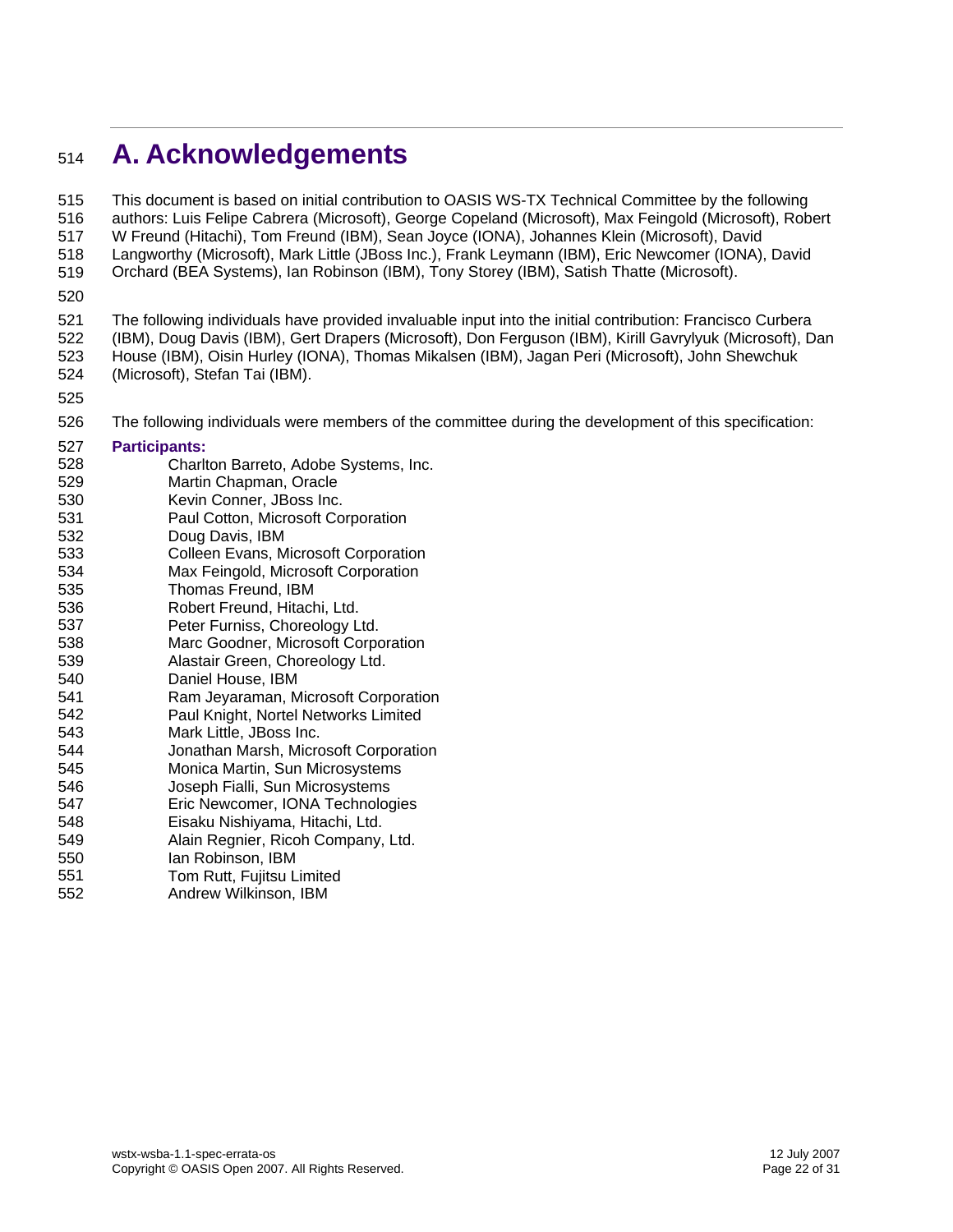## <span id="page-22-0"></span><sup>553</sup>**B. State Tables for the Agreement Protocols**

The following state tables show state transitions that occur in the receiver when a protocol message is received or in the sender when a protocol message is sent. 554 555

556 Each cell in the tables uses the following convention:

557

| Legend         |  |  |  |  |  |  |  |  |
|----------------|--|--|--|--|--|--|--|--|
| Action to take |  |  |  |  |  |  |  |  |
| Next state     |  |  |  |  |  |  |  |  |

558

559 Each state supports a number of possible events. Expected events are processed by taking the

560 prescribed action and transitioning of the next state. Unexpected protocol messages MUST result in a

- 561 562 fault message as defined in the state tables. These faults MUST use a standard fault code defined in WS-Coordination [WS-COOR].
- 563 The following rules need to be applied when reading the state tables in this document:
- 564 565 • For the period of time that a protocol message is in transit the sender and recipient states will be different.
- 566 The sender of a protocol message transitions to the "next state" when the message is first sent.
- 567 568 The recipient of a protocol message transitions to the "next state" when the message is first received.
- 569 570 571 572 • As described earlier in this document, if the coordinator receives a protocol message from the participant that is consistent with the former state of the coordinator then the coordinator reverts to its prior state, accepts the notification from the participant, and continues the protocol from that point.
- 573 574 The GetStatus and Status protocol messages are not included in the tables as these never result in a change of state.
- 575 These tables present the view of a coordinator or participant with respect to a single partner. A
- 576 577 coordinator with multiple participants can be understood as a collection of independent coordinator state machines, each with its own state.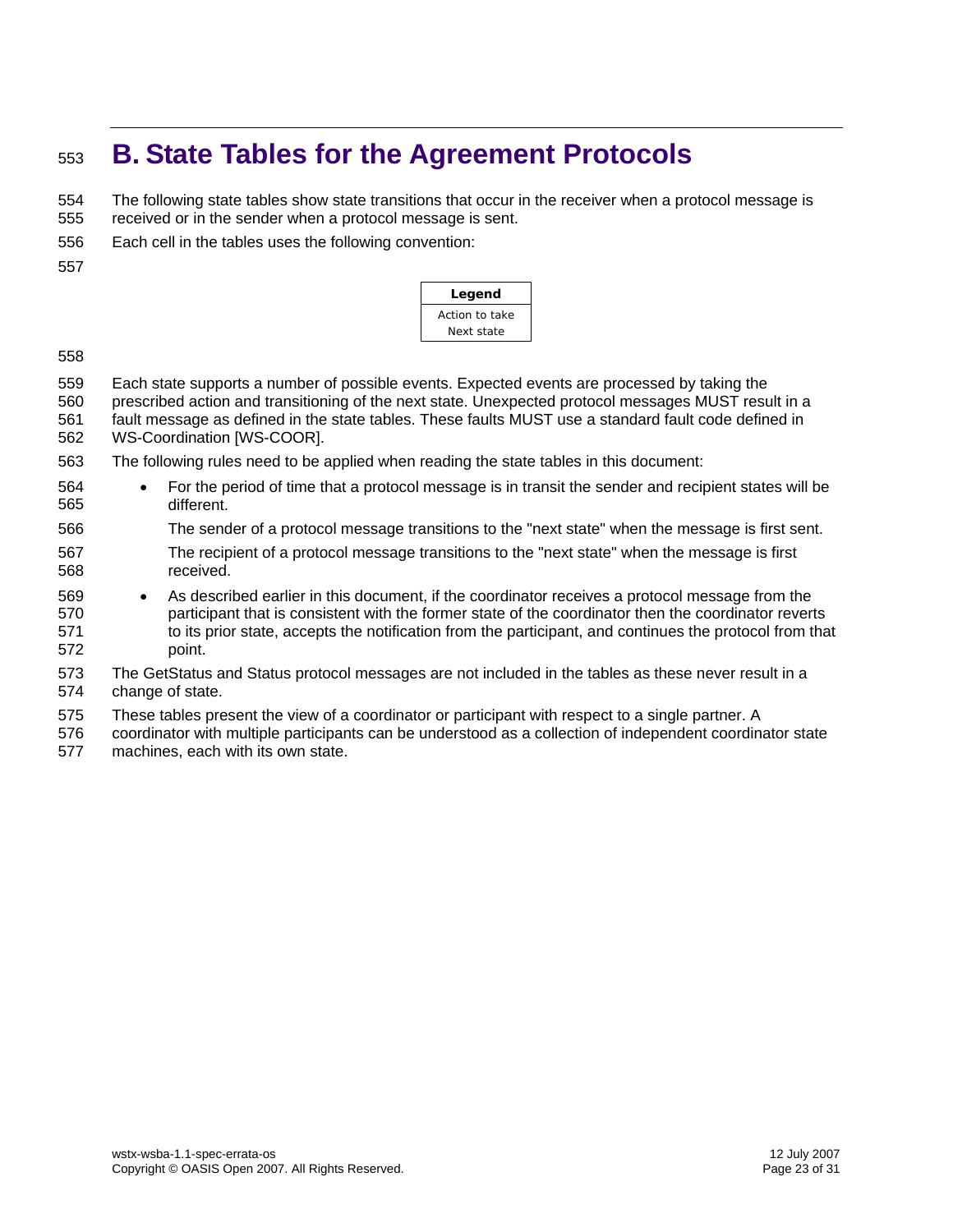## <sup>578</sup>**B.1 Participant view of BusinessAgreementWithParticipantCompletion**

### 579

|                          | <b>BusinessAgreementWithParticipantCompletion protocol</b> |                         |                     |                         |                    |                                          |                                |                          |                         |                     |  |  |  |  |  |
|--------------------------|------------------------------------------------------------|-------------------------|---------------------|-------------------------|--------------------|------------------------------------------|--------------------------------|--------------------------|-------------------------|---------------------|--|--|--|--|--|
|                          |                                                            |                         |                     |                         | (Participant View) |                                          |                                |                          |                         |                     |  |  |  |  |  |
|                          |                                                            |                         |                     |                         |                    | <b>States</b>                            |                                |                          |                         |                     |  |  |  |  |  |
| Inbound<br><b>Events</b> | Active                                                     | Canceling               | Completed           | <b>Closing</b>          | Compensating       | <b>Failing</b><br>(Active,<br>Canceling) | Failing<br>(Compensat-<br>ing) | <b>NotCompleting</b>     | <b>Exiting</b>          | <b>Ended</b>        |  |  |  |  |  |
| Cancel                   |                                                            | lgnore                  | Resend<br>Completed | Ignore                  | lanore             | Resend<br>Fail                           | lgnore                         | Resend<br>CannotComplete | Resend<br>Exit          | Send<br>Canceled    |  |  |  |  |  |
|                          | Canceling                                                  | Canceling               | Completed           | Closing                 | Compensating       | Failing-*                                | Failing-<br>Compensating       | NotCompleting            | Exiting                 | Ended               |  |  |  |  |  |
| <b>Close</b>             | Invalid<br>State                                           | Invalid<br><b>State</b> |                     | Ignore                  | Invalid<br>State   | Invalid<br>State                         | Invalid<br>State               | Invalid<br>State         | Invalid<br><b>State</b> | Send<br>Closed      |  |  |  |  |  |
|                          | Active                                                     | Canceling               | Closing             | Closing                 | Compensating       | Failing-*                                | Failing-<br>Compensating       | NotCompleting            | Exiting                 | Ended               |  |  |  |  |  |
| Compensate               | Invalid<br>State                                           | Invalid<br>State        |                     | Invalid<br>State        | Ignore             | Invalid<br>State                         | Resend<br>Fail                 | Invalid<br>State         | Invalid<br>State        | Send<br>Compensated |  |  |  |  |  |
|                          | Active                                                     | Canceling               | Compensating        | Closing                 | Compensating       | Failing-*                                | Failing-<br>Compensating       | NotCompleting            | Exiting                 | Ended               |  |  |  |  |  |
| Failed                   | Invalid<br>State                                           | Invalid<br>State        | Invalid<br>State    | Invalid<br>State        | Invalid<br>State   | Forget                                   | Forget                         | Invalid<br>State         | Invalid<br>State        | Ignore              |  |  |  |  |  |
|                          | Active                                                     | Canceling               | Completed           | Closing                 | Compensating       | Ended                                    | Ended                          | NotCompleting            | Exiting                 | Ended               |  |  |  |  |  |
| <b>Exited</b>            | Invalid<br><b>State</b>                                    | Invalid<br>State        | Invalid<br>State    | Invalid<br><b>State</b> | Invalid<br>State   | Invalid<br><b>State</b>                  | Invalid<br>State               | Invalid<br>State         | Forget                  | lgnore              |  |  |  |  |  |
|                          | Active                                                     | Canceling               | Completed           | Closina                 | Compensating       | Failing-*                                | Failing-<br>Compensating       | NotCompleting            | Ended                   | Ended               |  |  |  |  |  |
| NotCompleted             | Invalid<br>State                                           | Invalid<br>State        | Invalid<br>State    | Invalid<br>State        | Invalid<br>State   | Invalid<br>State                         | Invalid<br>State               | Forget                   | Invalid<br>State        | Ignore              |  |  |  |  |  |
|                          | Active                                                     | Canceling               | Completed           | Closing                 | Compensating       | Failing-*                                | Failing-<br>Compensating       | Ended                    | Exiting                 | Ended               |  |  |  |  |  |

<span id="page-23-0"></span>580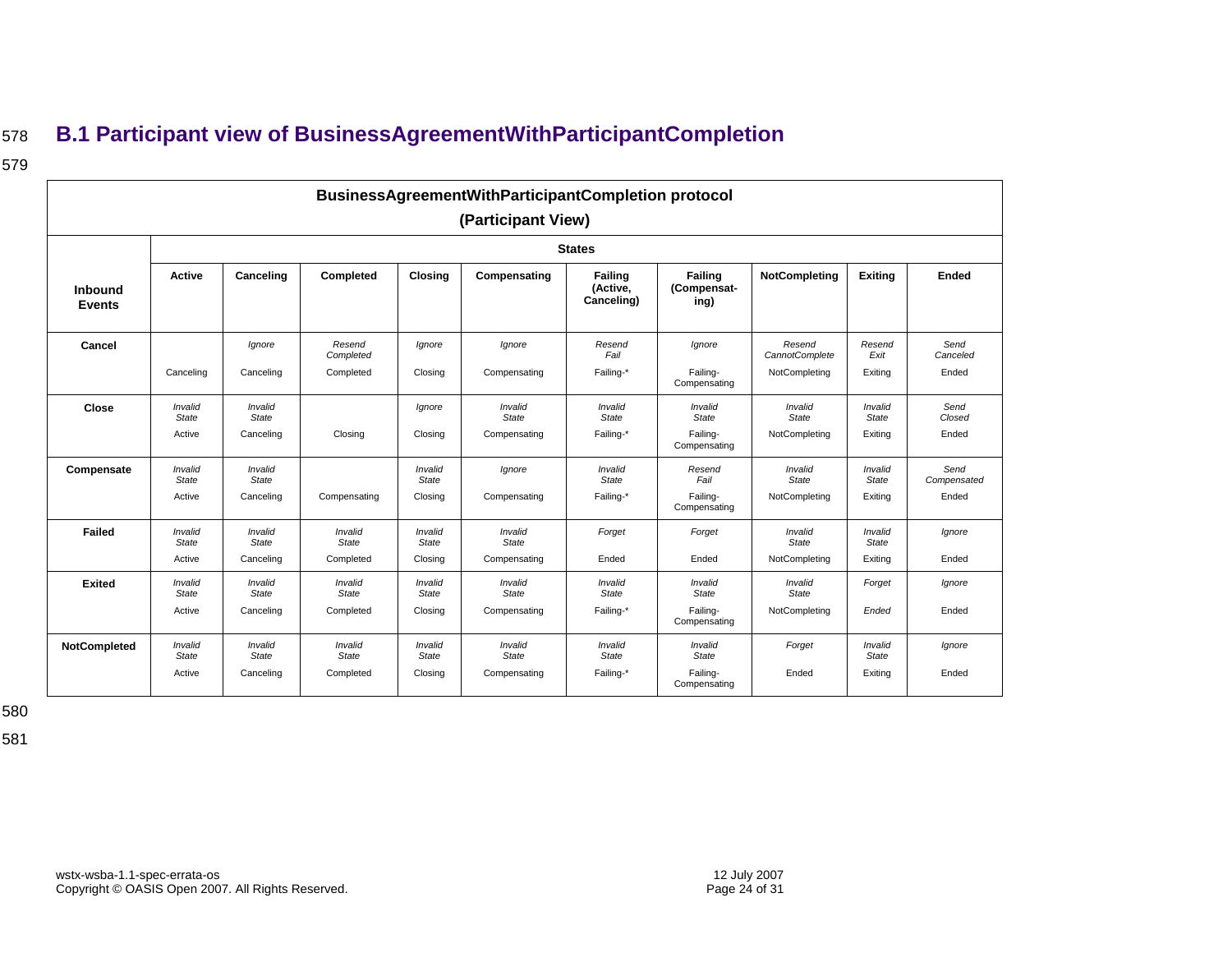|                           |                                   |                                      |                                      |                                    | (Participant View)                      | BusinessAgreementWithParticipantCompletion protocol |                                          |                                    |
|---------------------------|-----------------------------------|--------------------------------------|--------------------------------------|------------------------------------|-----------------------------------------|-----------------------------------------------------|------------------------------------------|------------------------------------|
|                           |                                   |                                      |                                      |                                    | <b>States</b>                           |                                                     |                                          |                                    |
| Outbound<br><b>Events</b> | Active                            | Canceling                            | Completed                            | Closing                            | Compensating                            | Failing<br>(Active,<br>Canceling,<br>Compensating)  | NotCompleting                            | <b>Exiting</b>                     |
| Exit                      | Exiting                           | Invalid<br><b>State</b><br>Canceling | Invalid<br><b>State</b><br>Completed | Invalid<br>State<br>Closing        | Invalid<br><b>State</b><br>Compensating | Invalid<br><b>State</b><br>Failing-*                | Invalid<br><b>State</b><br>NotCompleting | Exiting                            |
| Completed                 |                                   | Invalid                              |                                      | Invalid                            | Invalid                                 | Invalid                                             | Invalid                                  | Invalid                            |
|                           | Completed                         | State<br>Canceling                   | Completed                            | State<br>Closing                   | <b>State</b><br>Compensating            | <b>State</b><br>Failing-*                           | State<br>NotCompleting                   | <b>State</b><br>Exiting            |
| Fail                      |                                   |                                      | Invalid<br><b>State</b>              | Invalid<br>State                   |                                         |                                                     | Invalid<br>State                         | Invalid<br><b>State</b>            |
|                           | Failing-<br>Active                | Failing-<br>Canceling                | Completed                            | Closing                            | Failing-<br>Compensating                | Failing-*                                           | NotCompleting                            | Exiting                            |
| <b>CannotComplete</b>     | NotCompleting                     | Invalid<br><b>State</b><br>Canceling | Invalid<br><b>State</b><br>Completed | Invalid<br>State<br>Closing        | Invalid<br><b>State</b><br>Compensating | Invalid<br><b>State</b><br>Failing-*                | NotCompleting                            | Invalid<br><b>State</b><br>Exiting |
| Canceled                  | Invalid<br><b>State</b><br>Active | Forget<br>Ended                      | Invalid<br>State<br>Completed        | Invalid<br><b>State</b><br>Closing | Invalid<br>State<br>Compensating        | Invalid<br>State<br>Failing-*                       | Invalid<br>State<br>NotCompleting        | Invalid<br>State<br>Exiting        |
| <b>Closed</b>             | Invalid<br><b>State</b>           | Invalid<br><b>State</b>              | Invalid<br>State                     | Forget                             | Invalid<br>State                        | Invalid<br>State                                    | Invalid<br><b>State</b>                  | Invalid<br>State                   |
| Compensated               | Active<br>Invalid<br><b>State</b> | Canceling<br>Invalid<br><b>State</b> | Completed<br>Invalid<br><b>State</b> | Ended<br>Invalid<br>State          | Compensating<br>Forget                  | Failing-*<br>Invalid<br><b>State</b>                | NotCompleting<br>Invalid<br><b>State</b> | Exiting<br>Invalid<br><b>State</b> |
|                           | Active                            | Canceling                            | Completed                            | Closing                            | Ended                                   | Failing-*                                           | NotCompleting                            | Exiting                            |

584

585

**Ended** 

*Invalid State*  Ended

> *Invalid State*  Ended

> *Invalid State*  Ended

> *Invalid State*  Ended

Ended

Ended

Ended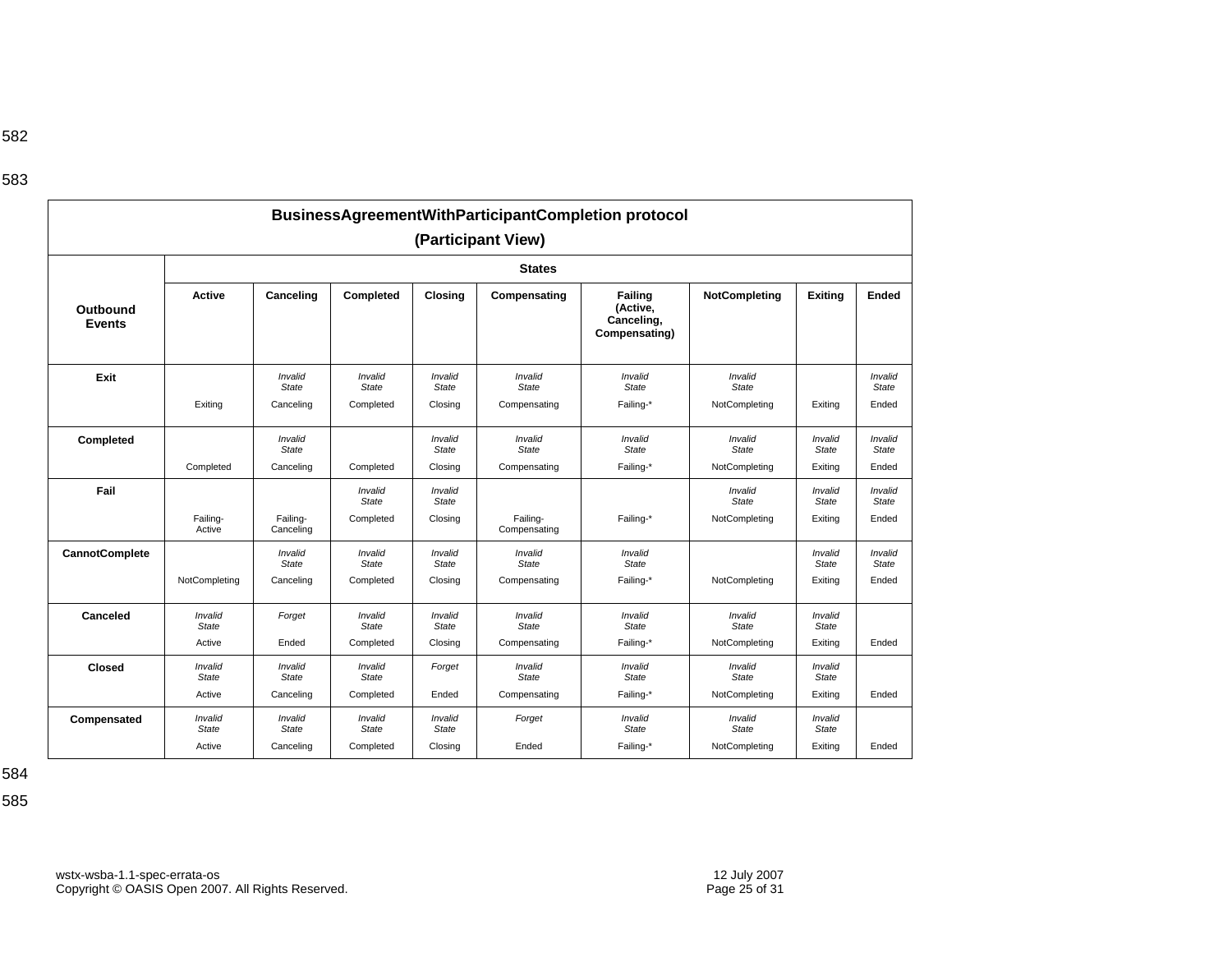## <sup>586</sup>**B.2 Coordinator view of BusinessAgreementWithParticipantCompletion**

### 587

<span id="page-25-0"></span>

|                                 |                         |                         |                         |                         |                          | <b>BusinessAgreementWithParticipantCompletion protocol</b> |                                       |                                |                         |                        |  |  |  |  |  |  |  |  |  |
|---------------------------------|-------------------------|-------------------------|-------------------------|-------------------------|--------------------------|------------------------------------------------------------|---------------------------------------|--------------------------------|-------------------------|------------------------|--|--|--|--|--|--|--|--|--|
|                                 |                         |                         |                         |                         | (Coordinator View)       |                                                            |                                       |                                |                         |                        |  |  |  |  |  |  |  |  |  |
|                                 |                         |                         |                         |                         |                          | <b>States</b>                                              |                                       |                                |                         |                        |  |  |  |  |  |  |  |  |  |
| <b>Inbound</b><br><b>Events</b> | Active                  | Canceling               | Completed               | <b>Closing</b>          | Compensating             | <b>Failing</b><br>(Active,<br>Canceling)                   | <b>Failing</b><br>(Compensat-<br>ing) | NotCompleting                  | <b>Exiting</b>          | Ended                  |  |  |  |  |  |  |  |  |  |
| Exit                            |                         |                         | Invalid<br><b>State</b> | Invalid<br><b>State</b> | Invalid<br><b>State</b>  | Invalid<br><b>State</b>                                    | Invalid<br>State                      | Invalid<br><b>State</b>        | lgnore                  | Resend<br>Exited       |  |  |  |  |  |  |  |  |  |
|                                 | Exiting                 | Exiting                 | Completed               | Closing                 | Compensating             | Failing-*                                                  | Failing-<br>Compensating              | NotCompleting                  | Exiting                 | Ended                  |  |  |  |  |  |  |  |  |  |
| Completed                       |                         |                         | Ignore                  | Resend<br>Close         | Resend<br>Compensate     | Invalid<br><b>State</b>                                    | Ignore                                | Invalid<br><b>State</b>        | Invalid<br><b>State</b> | Ignore                 |  |  |  |  |  |  |  |  |  |
|                                 | Completed               | Completed               | Completed               | Closing                 | Compensating             | Failing-*                                                  | Failing-<br>Compensating              | NotCompleting                  | Exiting                 | Ended                  |  |  |  |  |  |  |  |  |  |
| Fail                            |                         |                         | Invalid<br>State        | Invalid<br><b>State</b> |                          | lgnore                                                     | Ignore                                | Invalid<br><b>State</b>        | Invalid<br><b>State</b> | Resend<br>Failed       |  |  |  |  |  |  |  |  |  |
|                                 | Failing-<br>Active      | Failing-<br>Canceling   | Completed               | Closing                 | Failing-<br>Compensating | Failing-*                                                  | Failing-<br>Compensating              | NotCompleting                  | Exiting                 | Ended                  |  |  |  |  |  |  |  |  |  |
| <b>CannotComplete</b>           |                         |                         | Invalid<br><b>State</b> | Invalid<br><b>State</b> | Invalid<br><b>State</b>  | Invalid<br><b>State</b>                                    | Invalid<br><b>State</b>               | lgnore                         | Invalid<br>State        | Resend<br>NotCompleted |  |  |  |  |  |  |  |  |  |
|                                 | NotCompleting           | NotCompleting           | Completed               | Closing                 | Compensating             | Failing-*                                                  | Failing-<br>Compensating              | NotCompletng                   | Exiting                 | Ended                  |  |  |  |  |  |  |  |  |  |
| Canceled                        | Invalid<br><b>State</b> | Forget                  | Invalid<br><b>State</b> | Invalid<br><b>State</b> | Invalid<br><b>State</b>  | Invalid<br><b>State</b>                                    | Invalid<br><b>State</b>               | Invalid<br>State               | Invalid<br><b>State</b> | Ignore                 |  |  |  |  |  |  |  |  |  |
|                                 | Active                  | Ended                   | Completed               | Closing                 | Compensating             | Failing-*                                                  | Failing-<br>Compensating              | NotCompleting                  | Exiting                 | Ended                  |  |  |  |  |  |  |  |  |  |
| <b>Closed</b>                   | Invalid<br><b>State</b> | Invalid<br><b>State</b> | Invalid<br><b>State</b> | Forget                  | Invalid<br><b>State</b>  | Invalid<br><b>State</b>                                    | Invalid<br><b>State</b>               | Invalid<br><b>State</b>        | Invalid<br><b>State</b> | Ignore                 |  |  |  |  |  |  |  |  |  |
|                                 | Active                  | Canceling               | Completed               | Ended                   | Compensating             | Failing-*                                                  | Failing-<br>Compensating              | NotCompleting                  | Exiting                 | Ended                  |  |  |  |  |  |  |  |  |  |
| Compensated                     | Invalid<br><b>State</b> | Invalid<br><b>State</b> | Invalid<br><b>State</b> | Invalid<br><b>State</b> | Forget                   | Invalid<br><b>State</b>                                    | Invalid<br><b>State</b>               | <b>Invalid</b><br><b>State</b> | Invalid<br><b>State</b> | Ignore                 |  |  |  |  |  |  |  |  |  |
|                                 | Active                  | Canceling               | Completed               | Closing                 | Ended                    | Failing-*                                                  | Failing-<br>Compensating              | NotCompleting                  | Exitina                 | Ended                  |  |  |  |  |  |  |  |  |  |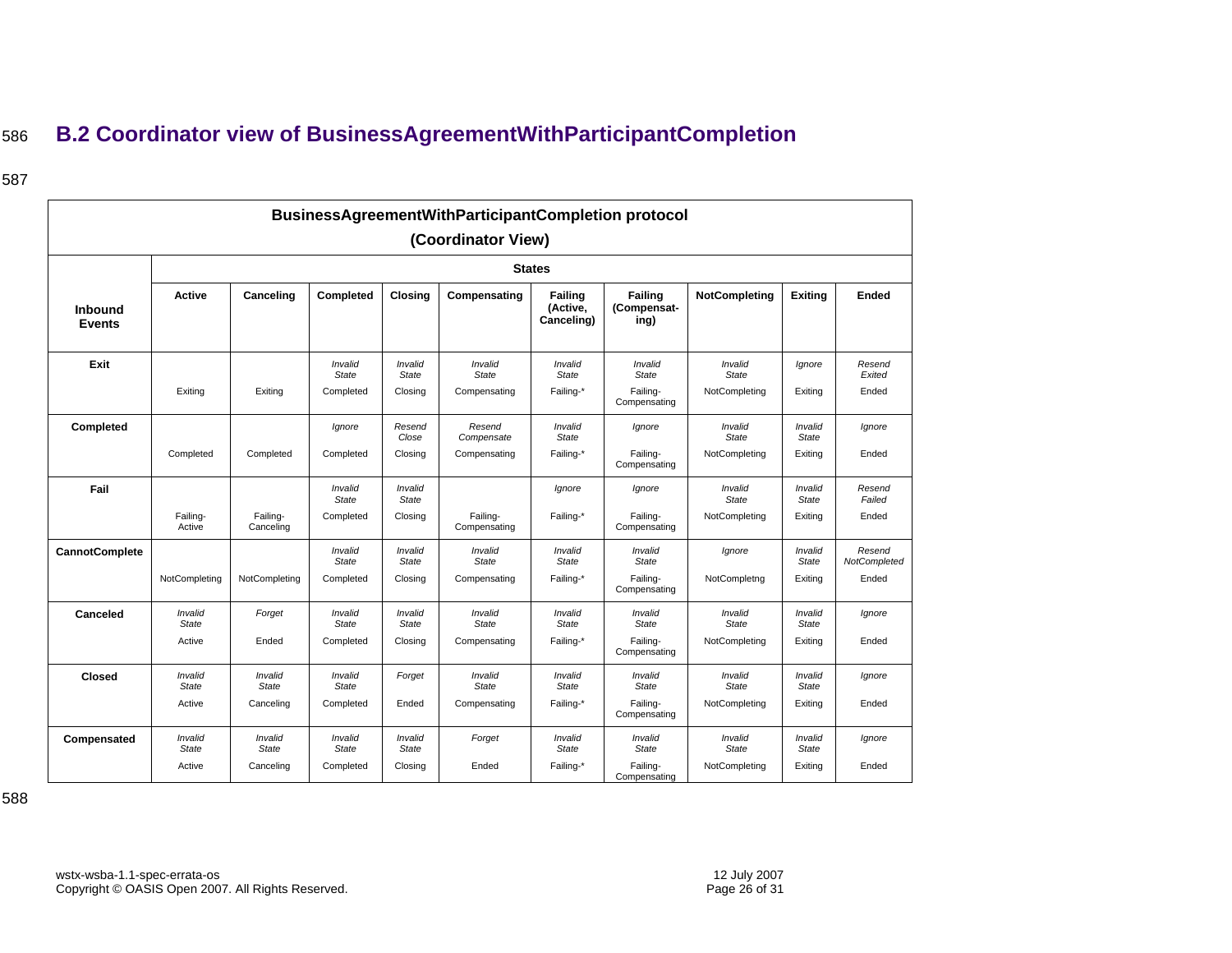| ×<br>۰. | ×<br>۰, | ×<br>۰. |  |
|---------|---------|---------|--|

589

|                           |                                   |                                      |                                      |                                    | (Coordinator View)                      | <b>BusinessAgreementWithParticipantCompletion protocol</b> |                                   |                                    |                                  |
|---------------------------|-----------------------------------|--------------------------------------|--------------------------------------|------------------------------------|-----------------------------------------|------------------------------------------------------------|-----------------------------------|------------------------------------|----------------------------------|
|                           |                                   |                                      |                                      |                                    | <b>States</b>                           |                                                            |                                   |                                    |                                  |
| Outbound<br><b>Events</b> | <b>Active</b>                     | Canceling                            | Completed                            | Closing                            | Compensating                            | Failing<br>(Active,<br>Canceling,<br>Compensating)         | NotCompleting                     | <b>Exiting</b>                     | Ended                            |
| Cancel                    | Canceling                         | Canceling                            | Invalid<br><b>State</b><br>Completed | Invalid<br><b>State</b><br>Closing | Invalid<br><b>State</b><br>Compensating | Invalid<br><b>State</b><br>Failing-*                       | Invalid<br>State<br>NotCompleting | Invalid<br><b>State</b><br>Exiting | Invalid<br><b>State</b><br>Ended |
| Close                     | Invalid<br><b>State</b><br>Active | Invalid<br>State<br>Canceling        | Closing                              | Closing                            | Invalid<br>State<br>Compensating        | Invalid<br>State<br>Failing-*                              | Invalid<br>State<br>NotCompleting | Invalid<br>State<br>Exiting        | Invalid<br><b>State</b><br>Ended |
| Compensate                | Invalid<br>State<br>Active        | Invalid<br>State<br>Canceling        | Compensating                         | Invalid<br><b>State</b><br>Closing | Compensating                            | Invalid<br>State<br>Failing-*                              | Invalid<br>State<br>NotCompleting | Invalid<br>State<br>Exiting        | Invalid<br><b>State</b><br>Ended |
| Failed                    | Invalid<br>State<br>Active        | Invalid<br><b>State</b><br>Canceling | Invalid<br>State<br>Completed        | Invalid<br>State<br>Closing        | Invalid<br>State<br>Compensating        | Forget<br>Ended                                            | Invalid<br>State<br>NotCompleting | Invalid<br>State<br>Exiting        | Ended                            |
| <b>Exited</b>             | Invalid<br>State<br>Active        | Invalid<br><b>State</b><br>Canceling | Invalid<br><b>State</b><br>Completed | Invalid<br><b>State</b><br>Closing | Invalid<br>State<br>Compensating        | Invalid<br>State<br>Failing-*                              | Invalid<br>State<br>NotCompleting | Forget<br>Ended                    | Ended                            |
| <b>NotCompleted</b>       | Invalid<br>State<br>Active        | Invalid<br><b>State</b><br>Canceling | Invalid<br>State<br>Completed        | Invalid<br>State<br>Closing        | Invalid<br>State<br>Compensating        | Invalid<br>State<br>Failing-*                              | Forget<br>Ended                   | Invalid<br>State<br>Exiting        | Ended                            |

591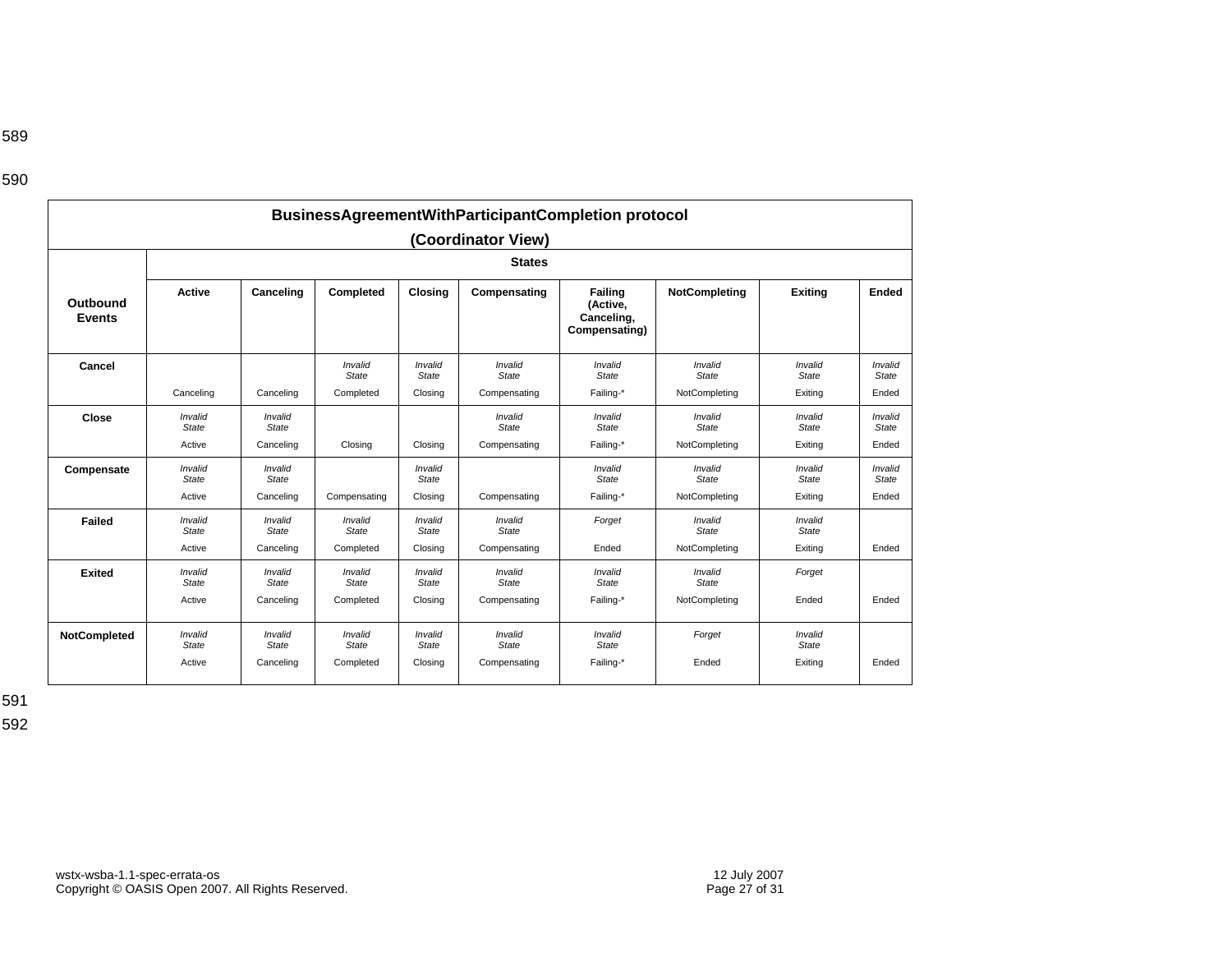## <sup>593</sup>**B.3 Participant view of BusinessAgreementWithCoordinatorCompletion**

### 594

<span id="page-27-0"></span>

|                                 |                  |                         |                         |                         |                         | BusinessAgreementWithCoordinatorCompletion protocol |                                                         |                                       |                          |                         |                     |
|---------------------------------|------------------|-------------------------|-------------------------|-------------------------|-------------------------|-----------------------------------------------------|---------------------------------------------------------|---------------------------------------|--------------------------|-------------------------|---------------------|
|                                 |                  |                         |                         |                         |                         | (Participant View)                                  |                                                         |                                       |                          |                         |                     |
|                                 |                  |                         |                         |                         |                         | <b>States</b>                                       |                                                         |                                       |                          |                         |                     |
| <b>Inbound</b><br><b>Events</b> | <b>Active</b>    | Canceling               | Completing              | Completed               | <b>Closing</b>          | Compensating                                        | <b>Failing</b><br>(Active,<br>Canceling,<br>Completing) | <b>Failing</b><br>(Compensat-<br>ing) | NotCompleting            | <b>Exiting</b>          | Ended               |
| Cancel                          |                  | lgnore                  |                         | Resend<br>Completed     | Ignore                  | Ignore                                              | Resend<br>Fail                                          | Ignore                                | Resend<br>CannotComplete | Resend<br>Exit          | Send<br>Canceled    |
|                                 | Canceling        | Canceling               | Canceling               | Completed               | Closing                 | Compensating                                        | Failing-*                                               | Failing-<br>Compensating              | NotCompleting            | Exiting                 | Ended               |
| Complete                        |                  | lgnore                  | Ignore                  | Resend<br>Completed     | Ignore                  | Ignore                                              | Resend<br>Fail                                          | Ignore                                | Resend<br>CannotComplete | Resend<br>Exit          | Send<br>Fail        |
|                                 | Completing       | Canceling               | Completing              | Completed               | Closing                 | Compensating                                        | Failing-*                                               | Failing-<br>Compensating              | NotCompleting            | Exiting                 | Ended               |
| Close                           | Invalid<br>State | Invalid<br>State        | Invalid<br><b>State</b> |                         | Ignore                  | Invalid<br><b>State</b>                             | Invalid<br><b>State</b>                                 | Invalid<br><b>State</b>               | Invalid<br><b>State</b>  | Invalid<br><b>State</b> | Send<br>Closed      |
|                                 | Active           | Canceling               | Completing              | Closing                 | Closing                 | Compensating                                        | Failing-*                                               | Failing-<br>Compensating              | NotCompleting            | Exiting                 | Ended               |
| Compensate                      | Invalid<br>State | Invalid<br>State        | Invalid<br><b>State</b> |                         | Invalid<br><b>State</b> | Ignore                                              | Invalid<br><b>State</b>                                 | Resend<br>Fail                        | Invalid<br><b>State</b>  | Invalid<br><b>State</b> | Send<br>Compensated |
|                                 | Active           | Canceling               | Completing              | Compensating            | Closing                 | Compensating                                        | Failing-*                                               | Failing-<br>Compensating              | NotCompleting            | Exiting                 | Ended               |
| Failed                          | Invalid<br>State | Invalid<br><b>State</b> | Invalid<br><b>State</b> | Invalid<br>State        | Invalid<br><b>State</b> | Invalid<br><b>State</b>                             | Forget                                                  | Forget                                | Invalid<br><b>State</b>  | Invalid<br>State        | lgnore              |
|                                 | Active           | Canceling               | Completing              | Completed               | Closing                 | Compensating                                        | Ended                                                   | Ended                                 | NotCompleting            | Exiting                 | Ended               |
| <b>Exited</b>                   | Invalid<br>State | Invalid<br>State        | Invalid<br><b>State</b> | Invalid<br><b>State</b> | Invalid<br><b>State</b> | Invalid<br><b>State</b>                             | Invalid<br><b>State</b>                                 | Invalid<br><b>State</b>               | Invalid<br><b>State</b>  | Forget                  | Ignore              |
|                                 | Active           | Canceling               | Completing              | Completed               | Closing                 | Compensating                                        | Failing-*                                               | Failing-<br>Compensating              | NotCompleting            | Ended                   | Ended               |
| NotCompleted                    | Invalid<br>State | Invalid<br>State        | Invalid<br><b>State</b> | Invalid<br><b>State</b> | Invalid<br><b>State</b> | Invalid<br>State                                    | Invalid<br><b>State</b>                                 | Invalid<br>State                      | Forget                   | Invalid<br>State        | Ignore              |
|                                 | Active           | Canceling               | Completing              | Completed               | Closing                 | Compensating                                        | Failing-*                                               | Failing-<br>Compensating              | Ended                    | Exiting                 | Ended               |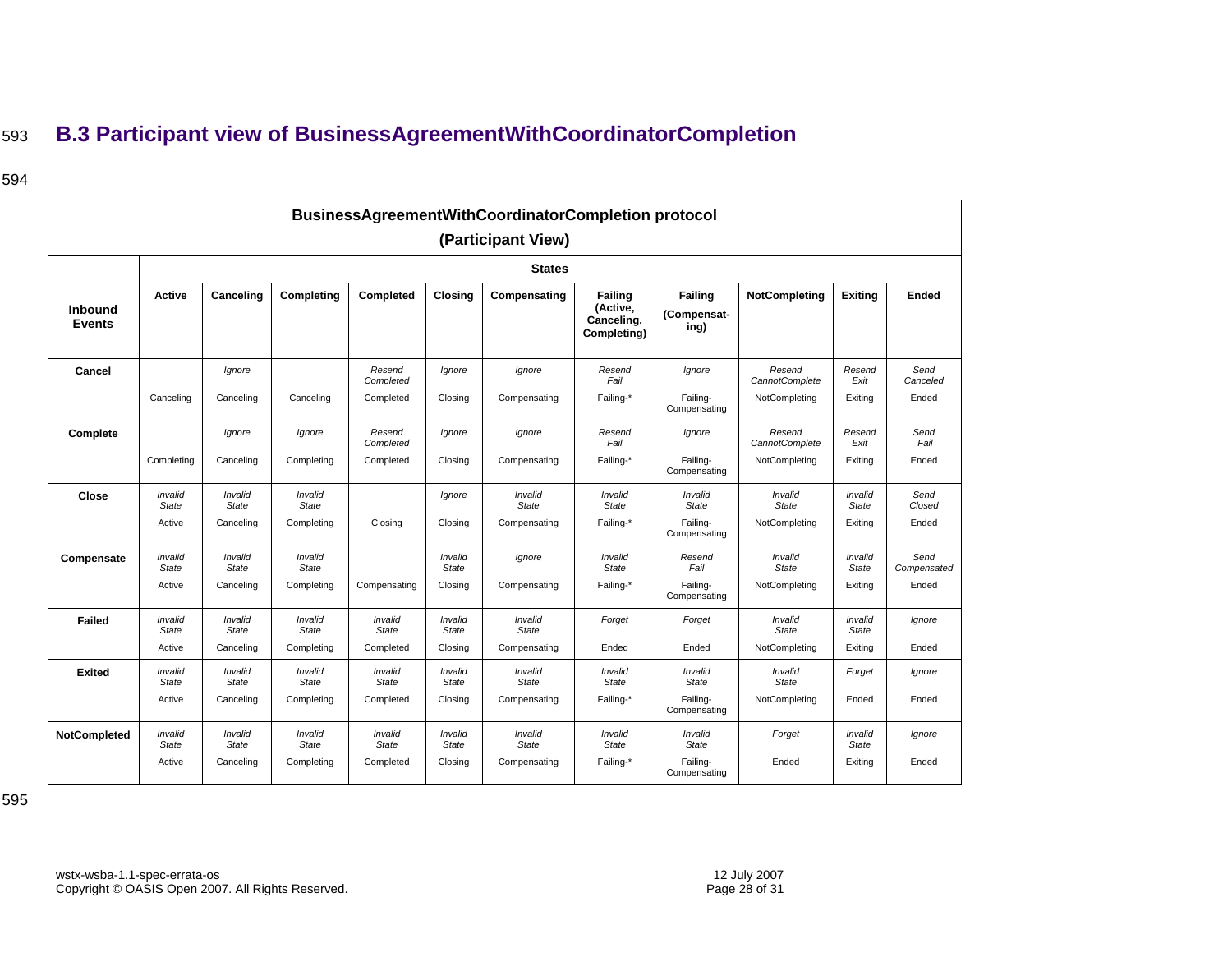|                           |                                |                                       |                         |                         | (Participant View)      | BusinessAgreementWithCoordinatorCompletion protocol |                                                                   |                         |                         |                         |
|---------------------------|--------------------------------|---------------------------------------|-------------------------|-------------------------|-------------------------|-----------------------------------------------------|-------------------------------------------------------------------|-------------------------|-------------------------|-------------------------|
|                           |                                |                                       |                         |                         | <b>States</b>           |                                                     |                                                                   |                         |                         |                         |
| Outbound<br><b>Events</b> | <b>Active</b>                  | Canceling                             | Completing              | Completed               | Closing                 | Compensating                                        | Failing<br>(Active,<br>Canceling,<br>Completing,<br>Compensating) | <b>NotCompleting</b>    | <b>Exiting</b>          | Ended                   |
| Exit                      |                                | Invalid<br><b>State</b>               |                         | Invalid<br>State        | Invalid<br><b>State</b> | Invalid<br><b>State</b>                             | Invalid<br><b>State</b>                                           | Invalid<br><b>State</b> |                         | Invalid<br>State        |
|                           | Exiting                        | Canceling                             | Exiting                 | Completed               | Closing                 | Compensating                                        | Failing-*                                                         | NotCompleting           | Exiting                 | Ended                   |
| Completed                 | <b>Invalid</b><br><b>State</b> | Invalid<br>State                      |                         |                         | Invalid<br>State        | Invalid<br><b>State</b>                             | Invalid<br>State                                                  | Invalid<br><b>State</b> | Invalid<br><b>State</b> | Invalid<br><b>State</b> |
|                           | Active                         | Canceling                             | Completed               | Completed               | Closing                 | Compensating                                        | Failing-*                                                         | NotCompleting           | Exiting                 | Ended                   |
| Fail                      |                                |                                       |                         | Invalid<br><b>State</b> | Invalid<br>State        |                                                     |                                                                   | Invalid<br><b>State</b> | Invalid<br><b>State</b> | Invalid<br><b>State</b> |
|                           | Failing-<br>Active             | Failing-<br>Canceling                 | Failing-<br>Completing  | Completed               | Closing                 | Failing-<br>Compensating                            | Failing-*                                                         | NotCompleting           | Exiting                 | Ended                   |
| <b>CannotComplete</b>     |                                | <i><b>Invalid</b></i><br><b>State</b> |                         | Invalid<br><b>State</b> | Invalid<br><b>State</b> | Invalid<br><b>State</b>                             | Invalid<br><b>State</b>                                           |                         | Invalid<br>State        | Invalid<br><b>State</b> |
|                           | NotCompleting                  | Canceling                             | NotCompleting           | Completed               | Closing                 | Compensating                                        | Failing-*                                                         | NotCompleting           | Exiting                 | Ended                   |
| Canceled                  | Invalid<br>State               | Forget                                | Invalid<br><b>State</b> | Invalid<br><b>State</b> | Invalid<br>State        | Invalid<br><b>State</b>                             | Invalid<br>State                                                  | Invalid<br><b>State</b> | Invalid<br><b>State</b> |                         |
|                           | Active                         | Ended                                 | Completing              | Completed               | Closing                 | Compensating                                        | Failing-*                                                         | NotCompleting           | Exiting                 | Ended                   |
| Closed                    | <b>Invalid</b><br><b>State</b> | Invalid<br><b>State</b>               | Invalid<br><b>State</b> | Invalid<br>State        | Forget                  | Invalid<br><b>State</b>                             | Invalid<br><b>State</b>                                           | Invalid<br><b>State</b> | Invalid<br><b>State</b> |                         |
|                           | Active                         | Canceling                             | Completing              | Completed               | Ended                   | Compensating                                        | Failing-*                                                         | NotCompleting           | Exiting                 | Ended                   |
| Compensated               | <b>Invalid</b><br><b>State</b> | Invalid<br><b>State</b>               | Invalid<br><b>State</b> | Invalid<br><b>State</b> | Invalid<br><b>State</b> | Forget                                              | Invalid<br><b>State</b>                                           | Invalid<br><b>State</b> | Invalid<br><b>State</b> |                         |
|                           | Active                         | Canceling                             | Completing              | Completed               | Closing                 | Ended                                               | Failing-*                                                         | NotCompleting           | Exiting                 | Ended                   |

598 599

596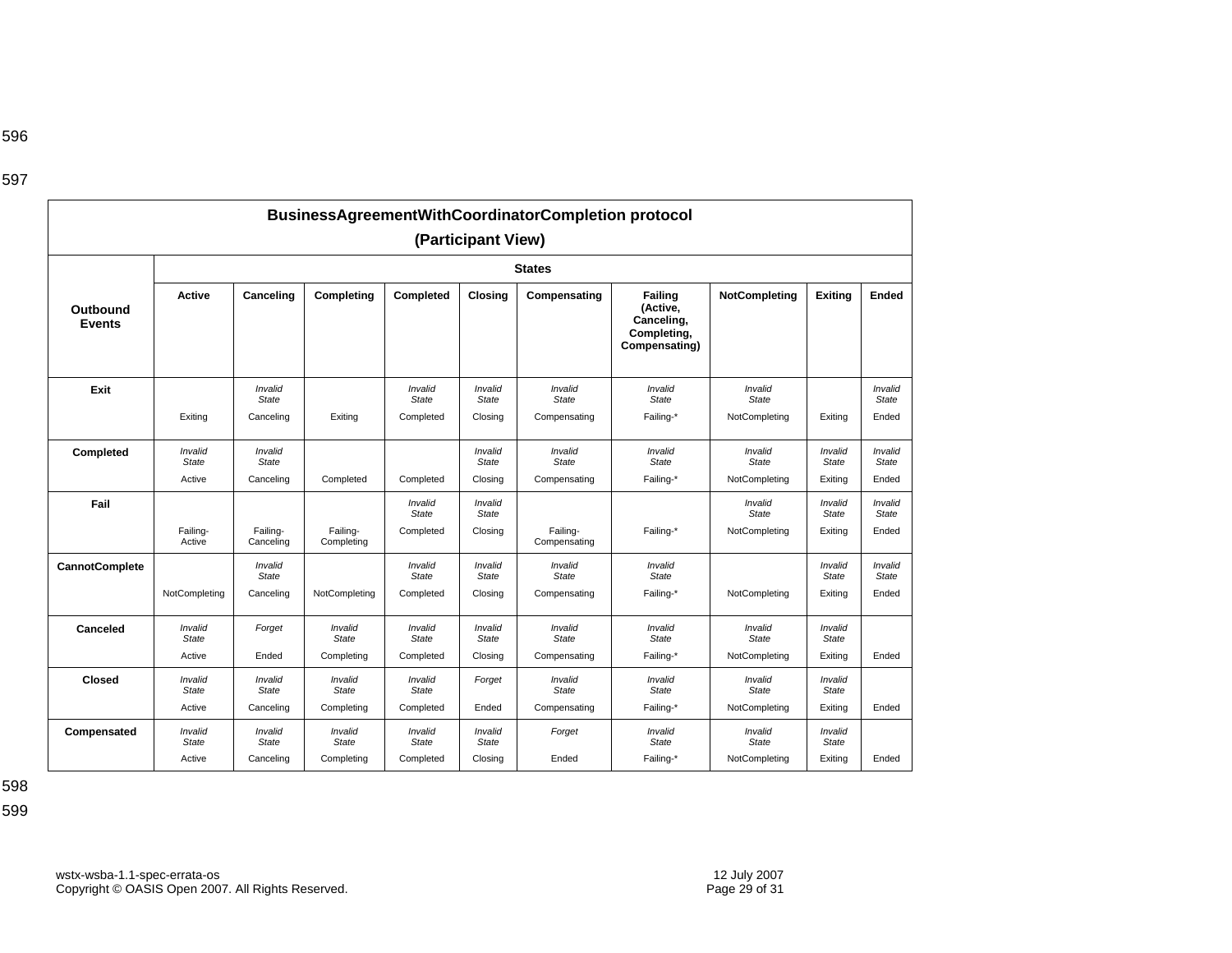## <sup>600</sup>**B.4 Coordinator view of BusinessAgreementWithCoordinatorCompletion**

### 601

<span id="page-29-0"></span>

|                       |                    |                       |                           |                        |                         |                  | BusinessAgreementWithCoordinatorCompletion protocol |                                                  |                                |                         |                  |                        |  |  |  |
|-----------------------|--------------------|-----------------------|---------------------------|------------------------|-------------------------|------------------|-----------------------------------------------------|--------------------------------------------------|--------------------------------|-------------------------|------------------|------------------------|--|--|--|
|                       |                    |                       |                           |                        | (Coordinator View)      |                  |                                                     |                                                  |                                |                         |                  |                        |  |  |  |
| Inbound               | <b>States</b>      |                       |                           |                        |                         |                  |                                                     |                                                  |                                |                         |                  |                        |  |  |  |
| <b>Events</b>         | Active             | Canceling<br>(Active) | Canceling<br>(Completing) | Completing             | Completed               | Closing          | Compensating                                        | Failing<br>(Active,<br>Canceling,<br>Completing) | Failing<br>(Compensat-<br>ing) | <b>NotCompleting</b>    | Exiting          | Ended                  |  |  |  |
| Exit                  |                    |                       |                           |                        | Invalid<br><b>State</b> | Invalid<br>State | Invalid<br><b>State</b>                             | Invalid<br>State                                 | Invalid<br>State               | Invalid<br>State        | Ignore           | Resend<br>Exited       |  |  |  |
|                       | Exiting            | Exiting               | Exiting                   | Exiting                | Completed               | Closing          | Compensating                                        | Failing-*                                        | Failing-<br>Compensating       | NotCompleting           | Exiting          | Ended                  |  |  |  |
| Completed             | Invalid<br>State   | Invalid<br>State      |                           |                        | Ignore                  | Resend<br>Close  | Resend<br>Compensate                                | Invalid<br>State                                 | lanore                         | Invalid<br><b>State</b> | Invalid<br>State | lgnore                 |  |  |  |
|                       | Active             | Canceling-<br>Active  | Completed                 | Completed              | Completed               | Closing          | Compensating                                        | Failing-*                                        | Failing-<br>Compensating       | NotCompleting           | Exiting          | Ended                  |  |  |  |
| Fail                  |                    |                       |                           |                        | Invalid<br><b>State</b> | Invalid<br>State |                                                     | Ignore                                           | Ignore                         | Invalid<br><b>State</b> | Invalid<br>State | Resend<br>Failed       |  |  |  |
|                       | Failing-<br>Active | Failing-<br>Canceling | Failing-<br>Canceling     | Failing-<br>Completing | Completed               | Closing          | Failing-<br>Compensating                            | Failing-*                                        | Failing-<br>Compensating       | NotCompleting           | Exiting          | Ended                  |  |  |  |
| <b>CannotComplete</b> |                    |                       |                           |                        | Invalid<br><b>State</b> | Invalid<br>State | Invalid<br><b>State</b>                             | Invalid<br>State                                 | Invalid<br><b>State</b>        | Ignore                  | Invalid<br>State | Resend<br>NotCompleted |  |  |  |
|                       | NotCompleting      | NotCompleting         | NotCompleting             | NotCompleting          | Completed               | Closing          | Compensating                                        | Failing-*                                        | Failing-<br>Compensating       | NotCompleting           | Exiting          | Ended                  |  |  |  |
| Canceled              | Invalid<br>State   | Forget                | Forget                    | Invalid<br>State       | Invalid<br><b>State</b> | Invalid<br>State | Invalid<br><b>State</b>                             | Invalid<br>State                                 | Invalid<br><b>State</b>        | Invalid<br><b>State</b> | Invalid<br>State | lgnore                 |  |  |  |
|                       | Active             | Ended                 | Ended                     | Completing             | Completed               | Closing          | Compensating                                        | Failing-*                                        | Failing-<br>Compensating       | NotCompleting           | Exiting          | Ended                  |  |  |  |
| <b>Closed</b>         | Invalid<br>State   | Invalid<br>State      | Invalid<br>State          | Invalid<br>State       | Invalid<br><b>State</b> | Forget           | Invalid<br><b>State</b>                             | Invalid<br>State                                 | Invalid<br><b>State</b>        | Invalid<br><b>State</b> | Invalid<br>State | lgnore                 |  |  |  |
|                       | Active             | Canceling-<br>Active  | Canceling-<br>Completing  | Completing             | Completed               | Ended            | Compensating                                        | Failing-*                                        | Failing-<br>Compensating       | NotCompleting           | Exiting          | Ended                  |  |  |  |
| Compensated           | Invalid<br>State   | Invalid<br>State      | Invalid<br>State          | Invalid<br>State       | Invalid<br><b>State</b> | Invalid<br>State | Forget                                              | Invalid<br>State                                 | Invalid<br>State               | Invalid<br><b>State</b> | Invalid<br>State | lgnore                 |  |  |  |
|                       | Active             | Canceling-<br>Active  | Canceling-<br>Completing  | Completing             | Completed               | Closing          | Ended                                               | Failing-*                                        | Failing-<br>Compensating       | NotCompleting           | Exiting          | Ended                  |  |  |  |